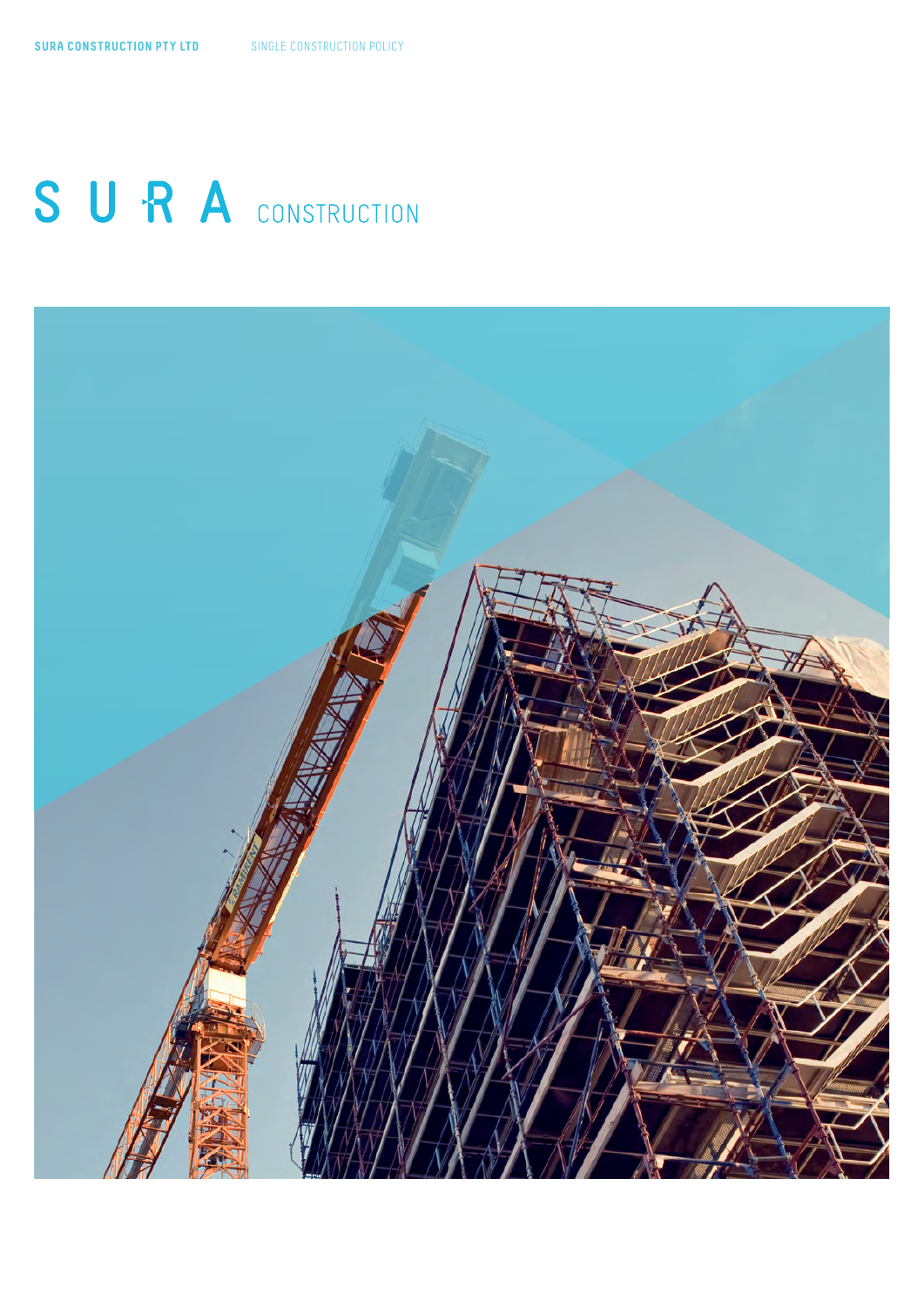# CONTENTS

| <b>IMPORTANT INFORMATION</b>                                    | 3                                |
|-----------------------------------------------------------------|----------------------------------|
| ABOUT SURA CONSTRUCTION                                         | $\overline{3}$                   |
| <b>ABOUT THE INSURER</b>                                        | $\overline{3}$                   |
| YOUR DUTY OF DISCLOSURE                                         | $\overline{3}$                   |
| <b>GENERAL INSURANCE CODE OF PRACTICE</b>                       | $\overline{3}$                   |
| PRIVACY STATEMENT                                               | $\overline{4}$                   |
| SERVICE OF SUIT                                                 | 5                                |
| <b>SEVERAL LIABILITY</b>                                        | 5                                |
| <b>SANCTIONS</b>                                                | 5                                |
| HOW TO APPLY FOR INSURANCE                                      | 5                                |
| HOW TO MAKE A CLAIM                                             | 5                                |
| <b>IMPORTANT NOTICES</b>                                        | 6                                |
| SIGNIFICANT FEATURES AND BENEFITS                               | $6\phantom{1}6$                  |
| <b>TAXATION</b>                                                 | $6\overline{6}$                  |
| <b>EXCLUSIONS AND CONDITIONS</b>                                | $6\phantom{a}$                   |
| AVERAGE/UNDERINSURANCE                                          | $\overline{7}$                   |
| <b>DISPUTES RESOLUTION PROCESS</b>                              | $\overline{7}$                   |
| YOUR POLICY                                                     | $\overline{7}$                   |
| <b>WHEN YOU ARE INSURED</b>                                     | $\overline{7}$                   |
| PAYING YOUR PREMIUM<br><b>LIABILITY ASSUMED UNDER AGREEMENT</b> | $\overline{7}$<br>$\overline{7}$ |
| PROVIDING PROOF                                                 | $\overline{7}$                   |
|                                                                 |                                  |
| <b>GENERAL DEFINITIONS</b>                                      | 8                                |
| <b>GENERAL EXCLUSIONS APPLICABLE TO</b>                         |                                  |
| <b>SECTIONS ONE AND TWO</b>                                     | 13                               |
| <b>GENERAL CONDITIONS APPLICABLE TO</b>                         |                                  |
| <b>SECTIONS ONE AND TWO</b>                                     | 14                               |
| <b>SECTION ONE - MATERIAL DAMAGE</b>                            | 18                               |
| <b>S1.1 INSURING CLAUSES</b>                                    | 18                               |
| S1.2 ADDITIONAL BENEFITS                                        | 18                               |
| S1.3 LIMIT OF INDEMNITY                                         | 19                               |
| S1.4 BASIS OF LOSS SETTLEMENT                                   | 19                               |
| <b>S1.5 EXCLUSIONS</b>                                          | 20                               |
| SI.6 CONDITIONS                                                 | 22                               |
| <b>SECTION TWO - THIRD PARTY LIABILITY</b>                      | 23                               |
| <b>S2.1 INSURING CLAUSES</b>                                    | 23                               |
| <b>S2.2 ADDITIONAL BENEFITS</b>                                 | 23                               |
| S2.3 LIMIT OF LIABILITY                                         | 23                               |
| S2.4 EXCLUSIONS                                                 | 23                               |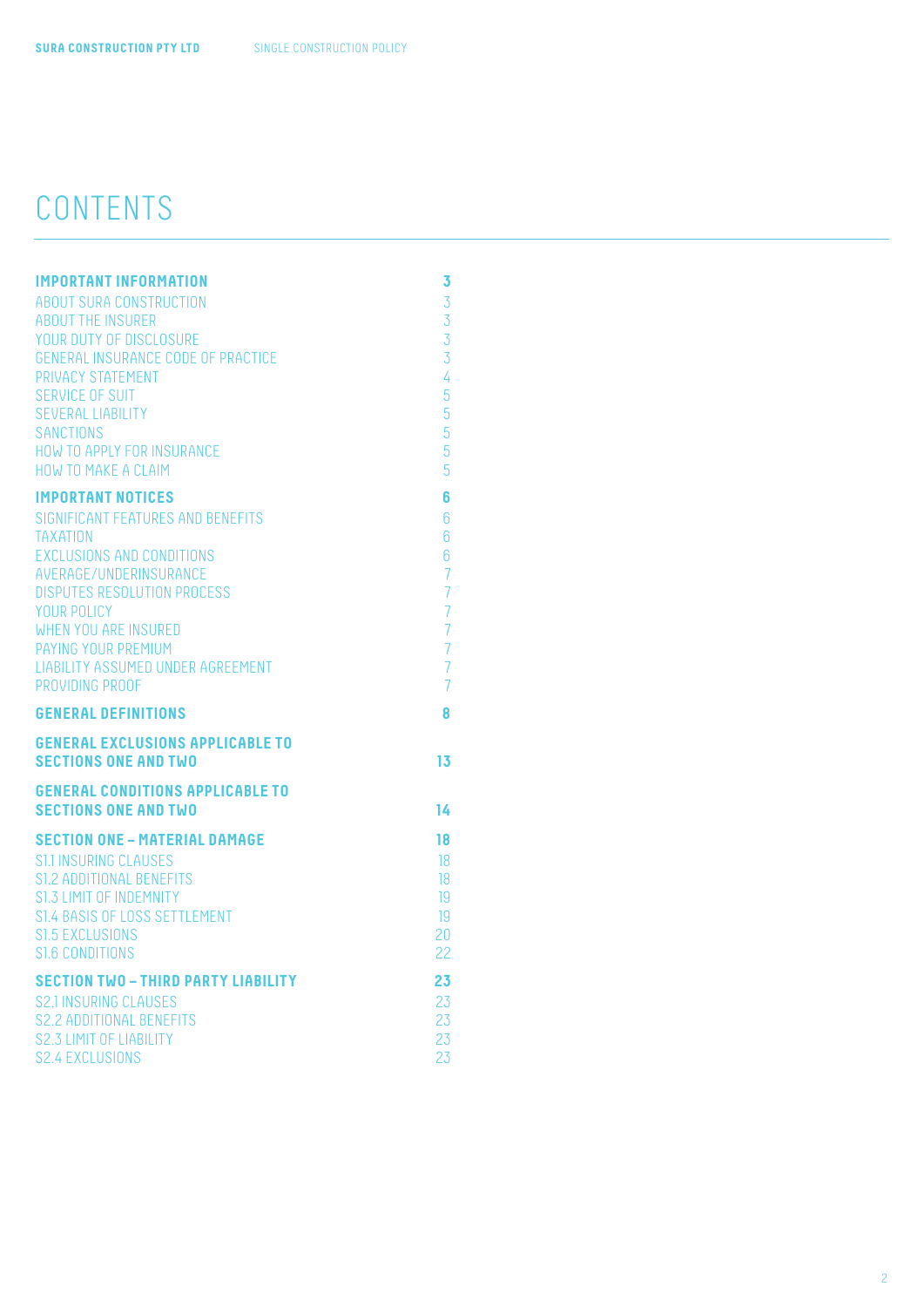## <span id="page-2-0"></span>IMPORTANT INFORMATION

#### **ABOUT SURA CONSTRUCTION**

SURA Construction Pty Ltd ABN 35 147 580 756 (SURA Construction) has developed this Single Construction Insurance Policy which is underwritten by the Insurer referred to below.

In providing any financial services SURA Construction acts as an Authorised Representative of SURA Pty Ltd ABN 36 115 672 350 AFSL 294 313

#### Our contact details are:

Level 14/141 Walker Street North Sydney NSW 2060 PO Box 1813 North Sydney 2059 T: 02 9930 9500

#### **ABOUT THE INSURER**

This insurance is underwritten by certain Underwriters at Lloyd's.

Lloyd's has been insuring Australian risks for over 150 years and is licensed to write non-life insurance business under the Australian Insurance Act 1973. You or Your representatives can obtain further details of the syndicate numbers and the proportions of this insurance for which each of the Underwriters at Lloyd's is liable by requesting them from Us. In the event of loss, each Underwriter (and their Executors and Administrators) is only liable for their own share of the loss.

Lloyd's Underwriters have strong financial security characteristics. However, please note that ratings can vary from time to time. You can check the Insurer's current ratings at the following website Standard & Poors: [www.standardandpoors.com](http://www.standardandpoors.com)

You should contact SURA Construction in the first instance in relation to this insurance.

#### Lloyd's contact details are:

Lloyd's Australia Limited Level 9, 1 O'Connell St Sydney NSW 2000 T: 02 8298 0783 F: 02 8298 0788

#### **YOUR DUTY OF DISCLOSURE**

This Policy is subject to the Insurance Contracts Act 1984 (Act). Under that Act You have a Duty of Disclosure.

Before You take out insurance with Us, You have a duty to tell Us of everything that You know, or could reasonably be expected to know that may affect Our decision to insure You and on what terms. If You are not sure whether something is relevant You should inform Us anyway.

You have the same duty to inform Us of those matters before You renew, extend, vary, or reinstate Your contract of insurance. The duty applies until the Policy is entered into, or where relevant, renewed, extended, varied or reinstated (Relevant Time). If anything changes between when the answers are provided to Us or disclosures are made and the Relevant Time, You need to tell Us.

Your duty however does not require disclosure of matters that:

- reduce the risk;
- are common knowledge;
- We know or, in the ordinary course of Our business, ought to know; or
- We have indicated We do not want to know.

If You do not comply with Your duty of disclosure, We may be entitled to:

- reduce Our liability for any claim;
- cancel the contract;
- refuse to pay the claim; or
- avoid the contract from its beginning, if Your non-disclosure was fraudulent.

After the Policy is entered into, ongoing disclosure obligations can apply. See the Policy for details.

#### **GENERAL CODE OF PRACTICE**

We proudly support the General Insurance Code of Practice (the 'Code'). The purpose of the Code is to raise the standards of practice and service in the general insurance industry.

For further information on the Code, please visit [www.codeofpractice.com.au](http://www.codeofpractice.com.au) or alternatively you can request a brochure on the Code from SURA Construction.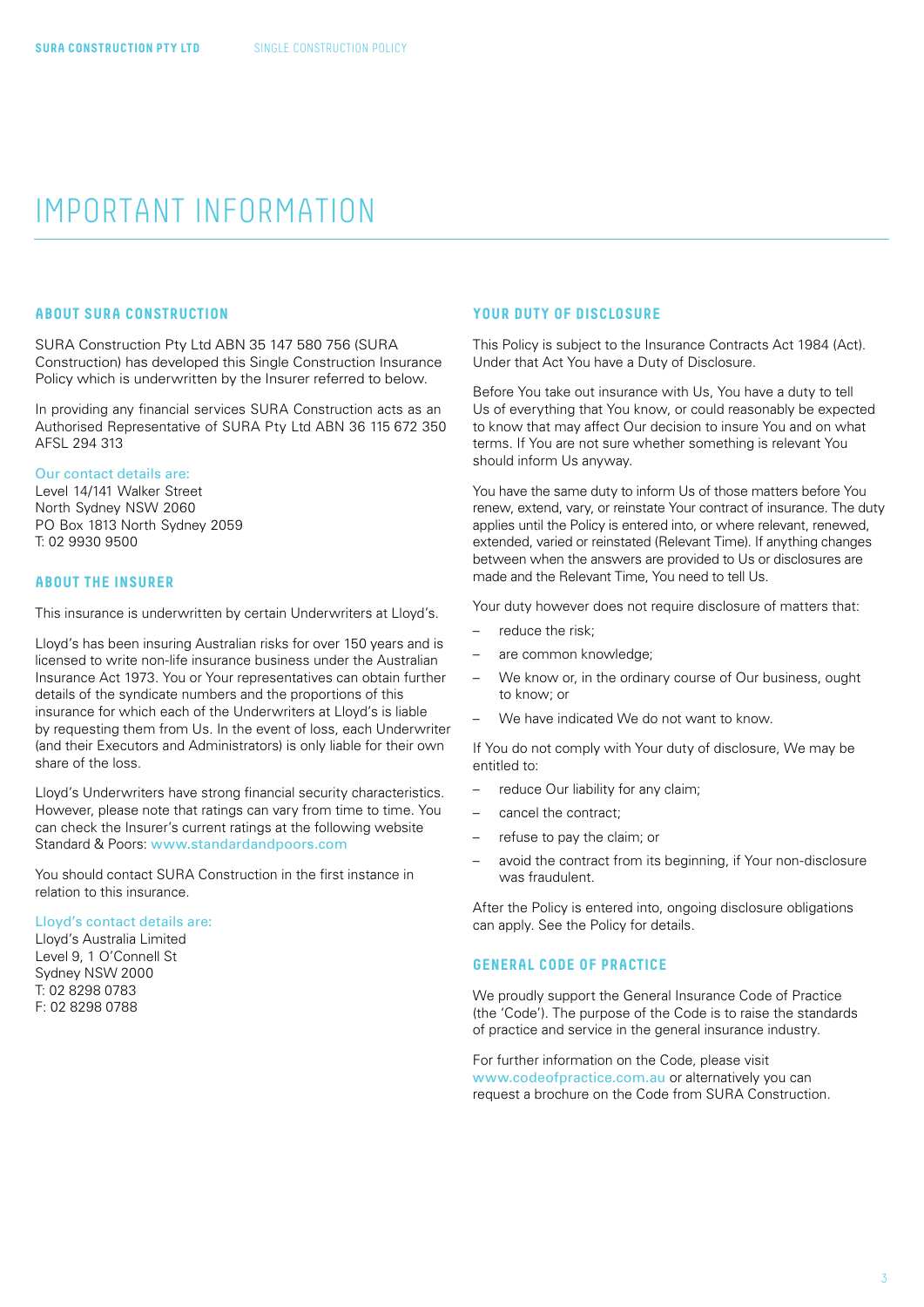#### <span id="page-3-0"></span>**PRIVACY STATEMENT**

In this Privacy Statement the use of "We", "Our" or "Us" means SURA and the Insurers unless specified otherwise.

In this Privacy Statement the use of personal information includes sensitive information.

We are committed to protecting the privacy of the personal information that You provide to Us.

The Privacy Act 1988 contains the Australian Privacy Principles which require Us to tell You that We collect, handle, store and disclose Your personal and sensitive information for the specific purpose of:

- deciding whether to issue a policy,
- determining the terms and conditions of Your Policy,
- compiling data to help develop and identify other products and services that may interest clients, and
- handling claims.

Personal information is information or an opinion about an identified individual, or an individual who is reasonably identifiable:

- a) whether the information or opinion is true or not;
- b) whether the information or opinion is recorded in a material form or not.

Sensitive information includes, amongst other things, information about an individual's racial or ethnic origin, political opinions, membership of a political organisation, religious beliefs or affiliations, philosophical beliefs, membership of a professional or trade association, membership of a trade union, sexual orientation or practices, criminal record, health information about an individual, genetic information, biometric information or templates.

You have given Us Your consent to collect, use and disclose Your personal information in order to provide You with the relevant services and/or products.

When You give Us personal information about other individuals, We rely on You to have made or make the individual aware that You will or may provide their personal information to Us and the types of other parties and service providers We may provide it to, the relevant purposes We and the other parties and service providers will use it for, and how they can access it. If You have not done or will not do either of these things, You must tell Us before You provide the relevant personal information to Us.

We will protect Your information using physical, technical, and administrative security measures to reduce the risks of loss, misuse, unauthorised access, disclosure and alteration. Some of the safeguards that We use are firewalls and data encryption, physical access controls to Our data centres, and information access authorisation controls.

We disclose personal information to other parties and service providers whom We believe are necessary to assist Us and them in providing the relevant services and/or products. For example, in handling claims, We may have to disclose Your personal information to other parties and service providers such as Our claim management partner, other insurers, reinsurers, loss adjusters, external claims data collectors, investigators and agents, facilitators, assessors or other parties as required by law. We will limit the use and disclosure of any personal information provided by Us to them to the specific purpose for which We supplied it.

We may disclose Your personal information to Our insurers, reinsurers, related entities and service providers overseas where it is reasonably necessary for, or directly related to, the functions, services or activities we provide to you. When we transfer Your information to other countries, including countries which may not have data protection laws that provide the same level of protection that exists in Australia, We will protect the information as described in this Privacy Policy.

If You do not provide the personal information requested and/or do not provide Us with Your consent to the use and disclosure of Your personal information as set out in this Privacy Statement, Your insurance application may not be accepted, or We may not be able to administer Your Policy, or You may be in breach of Your duty of disclosure, the consequences of which are set out under the heading Duty of Disclosure in this document.

We will notify you as soon as possible if Your personal information is involved in a data breach that is likely to result in serious harm to You.

If You would like a copy of Our Privacy Policies, would like to seek access to or correct Your personal information, opt out of receiving materials We send, complain about a breach of Your privacy or You have any query on how Your personal information is collected, stored or used, or any other query relating to Our handling of Your personal information, please contact Us.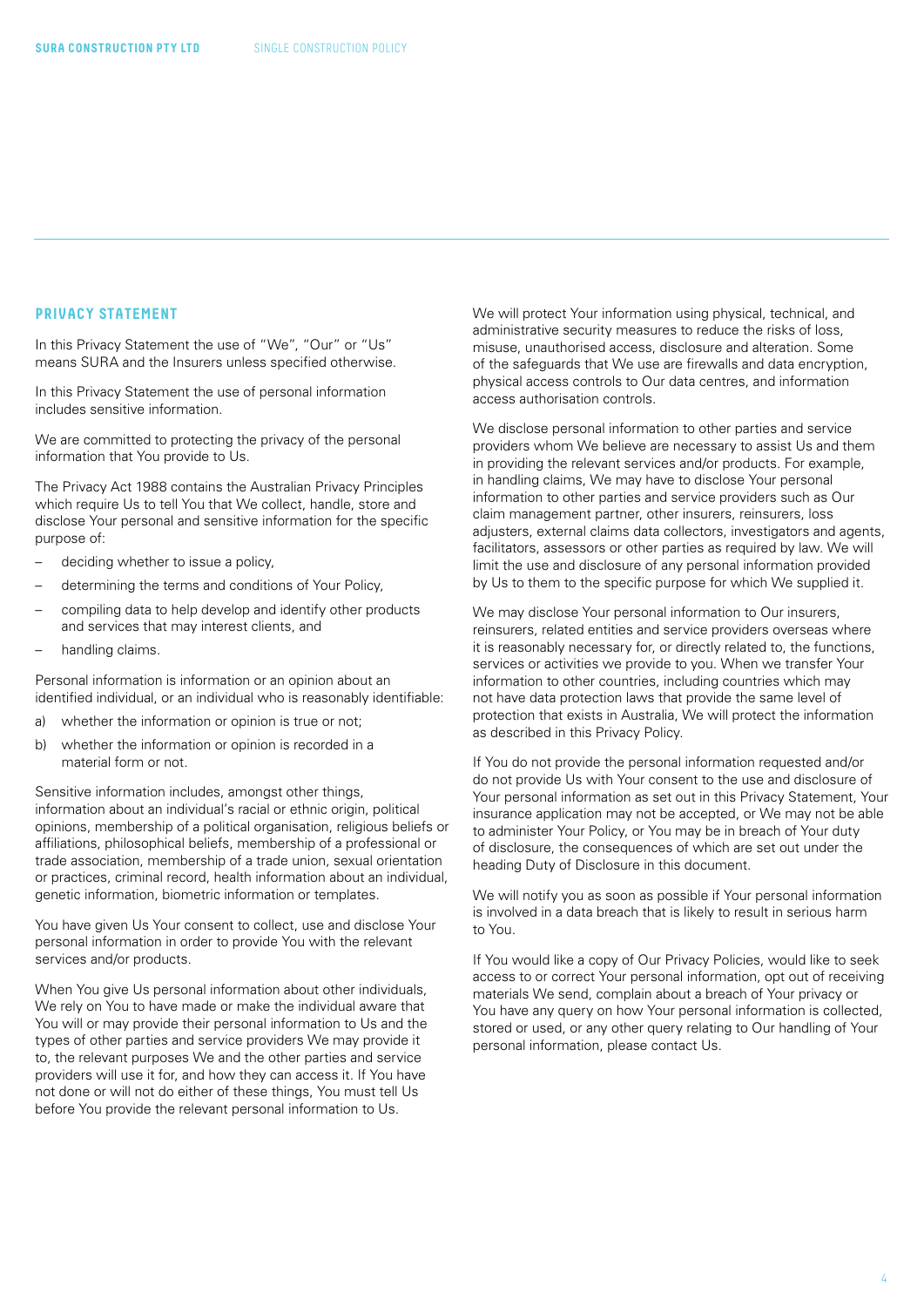#### <span id="page-4-0"></span>**SERVICE OF SUIT**

The Insurers accepting this insurance agree that:

- if a dispute arises under this insurance, this insurance will be subject to Australian law and practice and the Insurers will submit to the jurisdiction of any competent court in the Commonwealth of Australia;
- any summons, notice or process to be served upon the Insurers may be served upon:

Lloyd's Australia Limited Level 9, 1 O'Connell St Sydney NSW 2000

– if a suit is instituted against any of the Insurers, all Insurers participating in this insurance will abide by the final decision of such Court or any competent Appellate Court.

#### **SEVERAL LIABILITY**

The liability of an insurer under this contract is several and not joint with other insurers party to this contract. An insurer is liable only for the proportion of liability it has underwritten. An insurer is not jointly liable for the proportion of liability underwritten by any other insurer. Nor is an insurer otherwise responsible for any liability of any other insurer that may underwrite this contract.

The proportion of liability under this contract underwritten by an insurer (or, in the case of a Lloyd's syndicate, the total of the proportions underwritten by all the members of the syndicate taken together) is shown in the Policy Schedule.

In the case of a Lloyd's syndicate, each member of the syndicate (rather than the syndicate itself) is an insurer. Each member has underwritten a proportion of the total shown for the syndicate (that total itself being the total of the proportions underwritten by all the members of the syndicate taken together). The liability of each member of the syndicate is several and not joint with any other members. A member is liable only for that member's proportion. A member is not jointly liable for any other member's proportion. Nor is any member otherwise responsible for any liability of any other insurer that may underwriter this contract. The business address of each member is Lloyd's, One Lime Street, London EC3M 7HA. The identity of each member of a Lloyd's syndicate and their respective proportion may be obtained by writing to Market Services, Lloyd's, at the above address.

Although reference is made at various parts in this clause to "this contract" in the singular, where the circumstances so require this should be read as a reference to contracts in the plural. The insurers named hereon bind themselves each and for their own part and not one for another.

Each insurer's liability under this contract shall not exceed that percentage or amount of the risk shown against that insurer's name.

#### **SANCTIONS**

We shall not be deemed to provide cover and We shall not be liable to pay any claim or provide any benefit under this Policy to the extent that the provision of such cover, payment of such claim or provision of such benefit would expose Us, Our parent company or Our ultimate controlling entity to any sanction, prohibition or restriction under United Nations resolutions or the trade or economic sanctions, laws or regulations of the European Union, the Commonwealth of Australia, United Kingdom or the United States of America.

#### **HOW TO APPLY FOR INSURANCE**

Complete the Construction Insurance Application form as provided to You by SURA Construction or Your insurance broker. If We accept Your Application for insurance, You will receive a Policy Schedule that sets out details of the insurance You have taken out.

#### **HOW TO MAKE A CLAIM**

To make a claim, contact SURA Construction by email [claims@sura.com.au](mailto:claims%40sura.com.au?subject=) or by phone on 02 9930 9500. Details about making a claim are shown in the policy wording under GENERAL CONDITIONS: GC4 on page 14 and 15.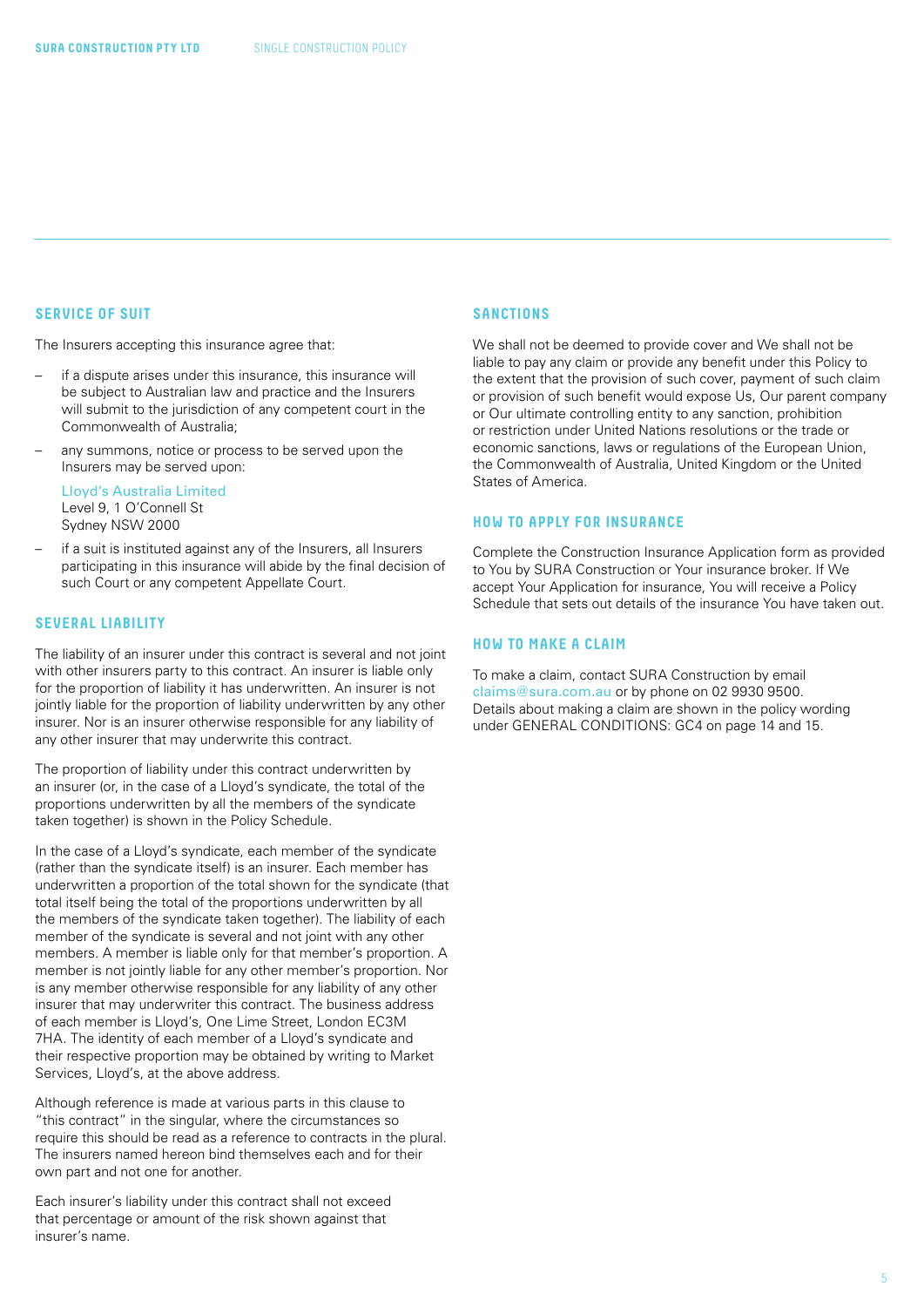## <span id="page-5-0"></span>IMPORTANT NOTICES

#### **SIGNIFICANT FEATURES AND BENEFITS**

#### This Policy contains two types of cover

| <b>COVER</b>          |                       | <b>DESCRIPTION OF COVER PROVIDED</b>                                                                                                                                                                |
|-----------------------|-----------------------|-----------------------------------------------------------------------------------------------------------------------------------------------------------------------------------------------------|
| <b>SECTION ONE</b>    |                       |                                                                                                                                                                                                     |
| Material Damage Cover | <b>Contract Works</b> | Covers Indemnifiable Events that result in damage to the Contract<br>Works, Pre-Existing Property, or Insured Property subject to the<br>terms, conditions and exclusions of this Policy.           |
|                       | Pre-Existing Property |                                                                                                                                                                                                     |
|                       | Insured Property      | Details of the cover provided under this section are stated in<br>the policy wording under the heading 'INSURING CLAUSES'<br>on page 18.                                                            |
| <b>SECTION TWO</b>    |                       |                                                                                                                                                                                                     |
| Third Party Liability | Public Liability      | Covers Your legal liability to compensate others for bodily injury or<br>damage to their property arising from an Occurrence and subject<br>to the terms, conditions and exclusions of this Policy. |
|                       |                       | Details of the cover provided under this section are stated in<br>the policy wording under the heading 'INSURING CLAUSE'<br>on page 23.                                                             |

#### **TAXATION**

We show all taxes and charges as separate items on all Tax Invoices (e.g. stamp duty and GST).

When We pay a claim, Your GST status will determine the amount of GST We pay on claims. Details are provided in the policy wording under the heading GENERAL CONDITIONS: GC8 GST on page 16.

With each type of cover, a range of additional benefits may be included. These additional benefits are shown in the policy wording under:

- ADDITIONAL BENEFITS SECTION 1 on pages 18 and 19; and
- ADDITIONAL BENEFITS SECTION 2 on page 23.

You will need to read the policy wording, which commences on page 7, the Policy Schedule, and any Endorsement applicable to Your Policy for a full description of the features and benefits of this Policy.

#### **EXCLUSIONS AND CONDITIONS**

Our insurance is designed to provide protection for You in the event of something happening which has been insured against.

Under some circumstances, this Policy will not provide any insurance cover to You. For example, We do not provide cover for loss, damage or liability arising out of war. In the policy wording, We state when cover is not provided under:

- EXCLUSIONS APPLYING TO SECTION 1 on pages 20, 21 and 22;
- EXCLUSIONS APPLYING TO SECTION 2 on page 23, 24, 25, and 26; and
- GENERAL EXCLUSIONS on page 13.

There are things that You must do in order for Your insurance cover to apply. For example, You must take all reasonable precautions to prevent damage. In the policy wording, We state what You need to do under GENERAL CONDITIONS on pages 14, 15, 16 and 17 and CLAIMS on page 14 and 15.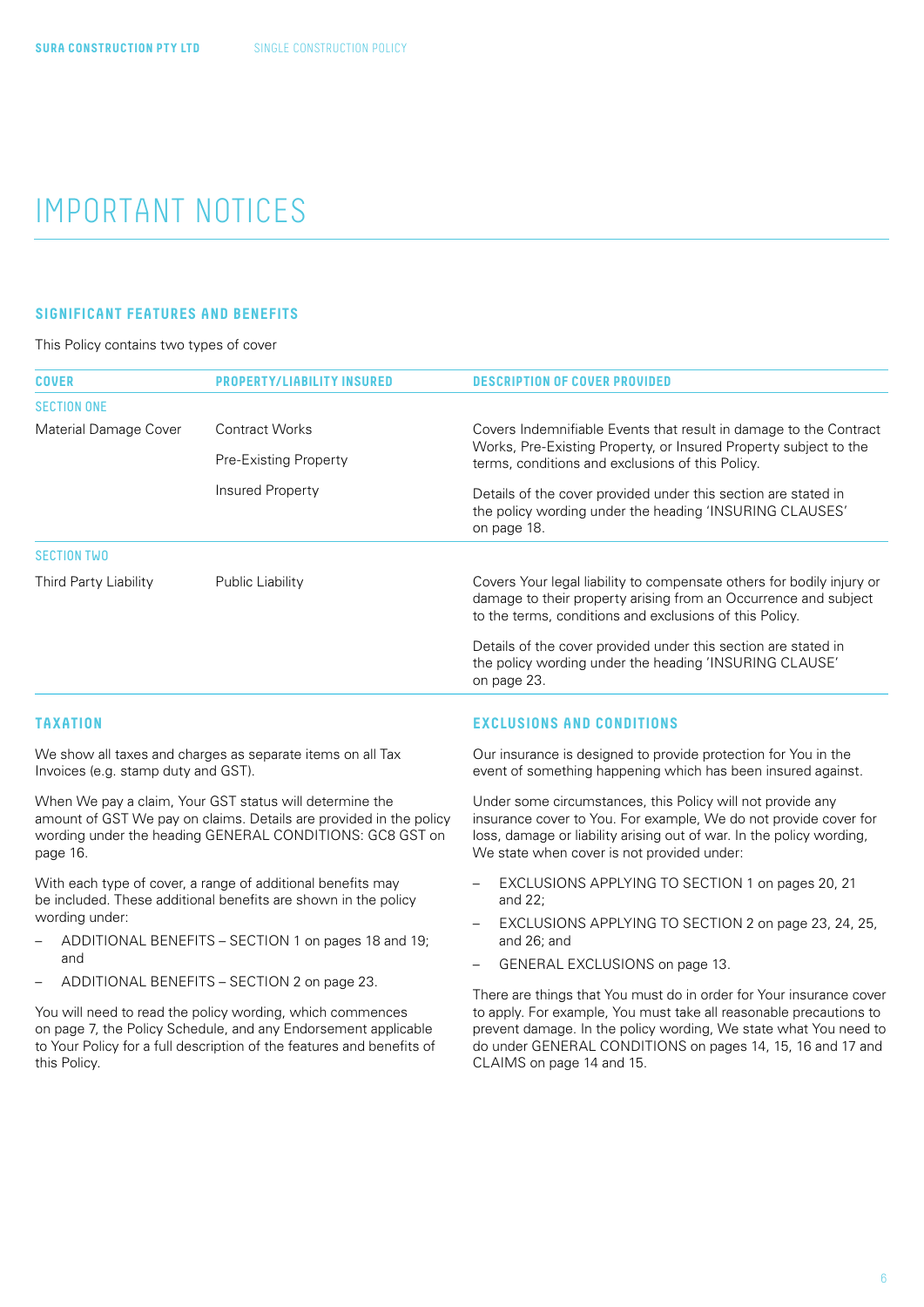#### <span id="page-6-0"></span>**AVERAGE/UNDERINSURANCE**

In the event of loss or damage covered by this Policy, if it is found that the Declared Value for Mobile Machinery and Equipment and Employee Tools, or the Declared Value for Pre-Existing Property, is less than 90% of the actual sum required to reinstate in accordance with the terms of this Policy, then average will apply and the indemnity that We will be required to pay will be reduced in the same proportion that 90% of the actual sum required represents to the Declared Value.

### **DISPUTES RESOLUTION PROCESS**

We view seriously any complaint made about Our products or services and will deal with it promptly and fairly.

If You have a complaint please first try to resolve it by contacting the relevant member of Our staff.

If the matter is still not resolved, please then contact Our Internal Disputes Resolution Officer on (02) 9930 9500, or by email at [IDR@SURA.com.au](mailto:IDR%40SURA.com.au?subject=) or by writing to Us at the address for SURA given above. They will seek to resolve the matter in accordance with the General Insurance Code of Practice and Our Dispute Resolution procedures.

If the matter is still not resolved, or You are not satisfied with the way a complaint has been dealt with, You should write to:

#### Lloyd's Australia Limited

Level 9, 1 O'Connell Street, Sydney, NSW, 2000 Telephone (02) 8298 0783 Email: [idraustralia@lloyds.com](mailto:idraustralia%40lloyds.com?subject=)

If You are a natural person or a small business, and You are not satisfied with the final decision, You may wish to contact the Australian Financial Complaints Authority (AFCA). The AFCA is a free independent external disputes resolution service provided to customers to review and resolve complaints where We have been unable to satisfy Your concerns.

For further details You can visit their website at [www.afca.org.au](http://www.afca.org.au) or contact them:

Australian Financial Complaints Authority

PO Box 3 Melbourne, VIC, 3001 Telephone: 1800 931 678 Email: [info@afca.org.au](mailto:info%40afca.org.au?subject=)

#### **YOUR POLICY**

Our agreement with You is made up of this policy wording, the Policy Schedule and any Endorsements We send You.

Please keep all these documents in a safe place for future reference.

If You need more information about this Policy, please contact Your insurance broker.

#### **WHEN YOU ARE INSURED**

In consideration of Premium paid to Us, We will indemnify You with respect to Your pecuniary interest in an Insured Project and the Named Insured in accordance with this Policy during the Policy Period.

#### **PAYING YOUR PREMIUM**

You must pay Your Premium by the due date. If We do not receive Your Premium by this date or Your payment is dishonoured this Policy will not operate and there will be no cover.

#### **LIABILITY ASSUMED UNDER AGREEMENT**

Liability cover provided by this Policy does not cover liability which You have agreed to accept, unless You would have been so liable in the absence of such agreement.

#### **PROVIDING PROOF**

So that Your claim can be assessed quickly You should keep the following:

- receipts or other confirmation of the purchase of Your Insured Property; and
- all service and repair records.

We may ask You for these if You make a claim.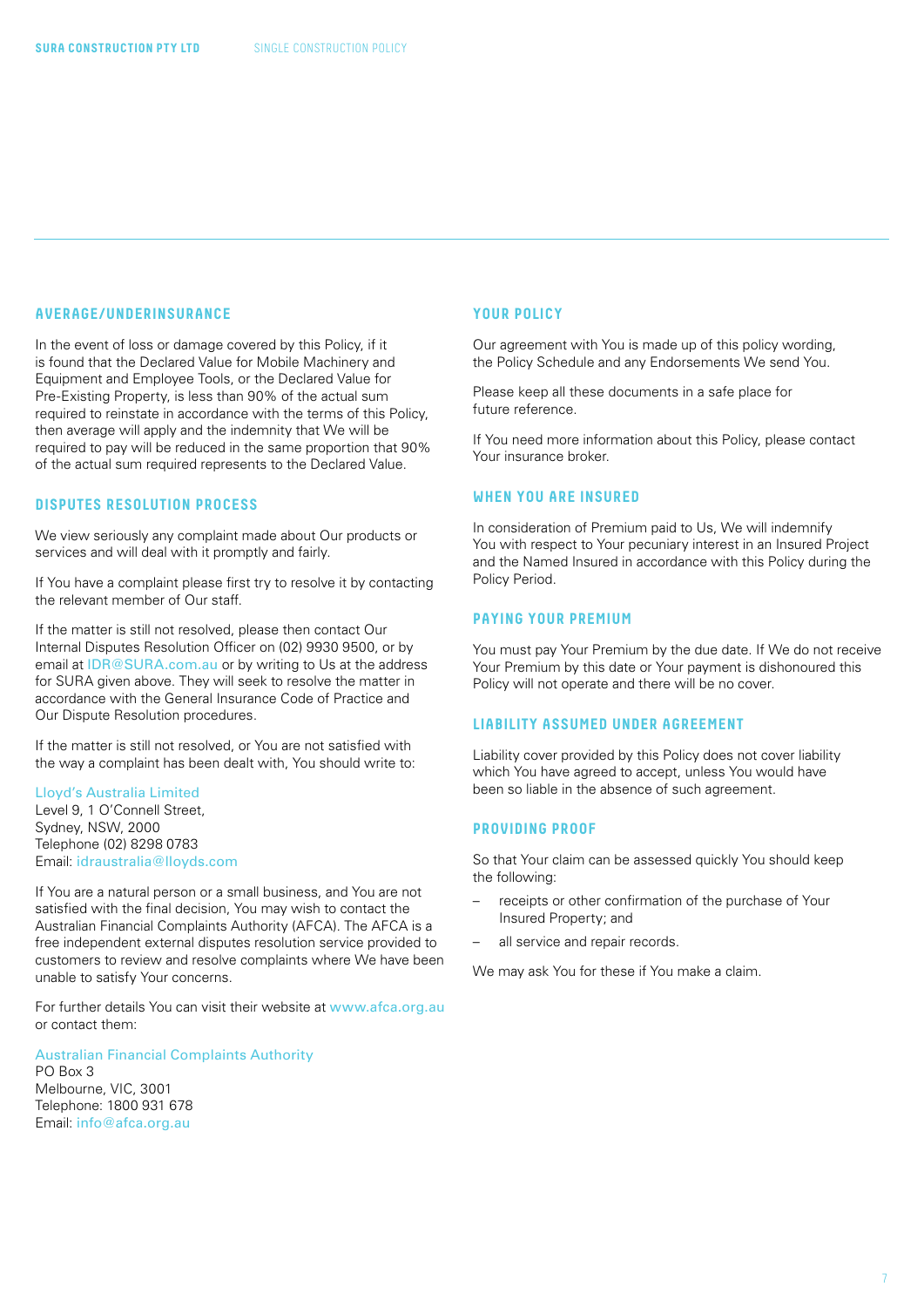### <span id="page-7-0"></span>GENERAL DEFINITIONS

Whenever the words listed below are used in this Policy, they mean what is set out below:

#### **D1 "Abandonment" means**

That point in the Contract Works when all work activities on the Contract Site have come to a complete stop and no further activity by the Named Insured can be reasonably envisaged in the near future on that Contract Site.

#### **D2 "Additional Insureds" means**

Any of the following, unless stated otherwise in the Policy Schedule:

- a) any:
	- i. principal or owner of the Contract Site;
	- ii. project manager; or
	- iii. contractor or subcontractor (for Section 1 only unless otherwise required by the construction contract);

with whom the Named Insured has entered into a contract for the performance of an Insured Project, or part thereof, and only to the extent of their interest and involvement in the Insured Project;

- all subsidiary companies or related companies (as defined by the relevant legislation) of the Named Insured which are parties to the Insured Project or otherwise have an interest in the Insured Project, whose places of incorporation are within Australia, including its mandated territories and protectorates;
- c) any officers, committee members and members (not being a qualified medical practitioner) of the Named Insured or of a covered related or subsidiary company's canteen, social, sports, medical, welfare or firefighting organisations, but only in their respective capacities as such; and
- d) any director, executive officer, Employee or partner of the Named Insured or persons or entities falling within a), b), and c), above, but only whilst acting within the scope of such capacity.

#### **"Additional Insureds" does not include:**

- 1. an architect or engineer except in respect of their physical activities whilst on the Contract Site.
- 2. manufacturer or supplier except if they carry out Contract Works on the Contract Site and then in respect of such Contract Works only;
- 3. any person or entity, not licensed in accordance with applicable legal requirements, to perform the activities in which they were engaged in giving rise to the loss or damage; or
- 4. any other person or entity (and their interests) other than as described in a) to d) above.

#### **D3 "Aircraft" means**

Anything made or intended to fly or move in or through the air or space other than model aircraft.

#### **D4 "Application" means**

The completed application provided to Us that contains information and statements which, together with any other information or documents provided, form the basis of this Policy.

#### **D5 "Canada" means**

Canada and its respective territories, protectorates or dependencies.

#### **D6 "Compensation" means**

The amount payable by You by reason of any judgment ordered by a court of competent jurisdiction within the Commonwealth of Australia or by reason of any settlement of any claim negotiated with Our consent.

#### **D7 "Construction Period" means**

The period of time starting with the date of legal possession of the Contract Site by the contractor or from the date of the start of the Contract Works at the Contract Site but no earlier than the date stated in the Policy Schedule and continuing to the earlier of (unless amended by Endorsement):

- a) the time a certificate of practical completion is issued;
- b) with respect to any portion of the Contract Works and subject to S1.1.3, the time that portion is taken over or put into use (whichever is the earlier) by the purchaser or principal; and
- c) the expiry date of the Construction Period as stated in the Policy Schedule.

Where the construction contract specifies that the Contract Works or any part thereof is required to undergo either testing or commissioning then for the purposes of this Policy such testing and commissioning will be deemed to occur during the Construction Period.

#### **D8 "Contract Site" means**

- a) location of the Contract Works, where the construction activity of an Insured Project is to be completed and handed over to the principal;
- b) any temporary site within Australia specifically set up and used by You in overseeing the Insured Project; and
- c) any temporary site within Australia specifically set up and used by You for assembly or pre-fabrication of specific components to be used solely in the Insured Project.

For the purpose of the definition of Indemnifiable Event in relation to Transit only, the term Contract Site will mean anywhere in Australia.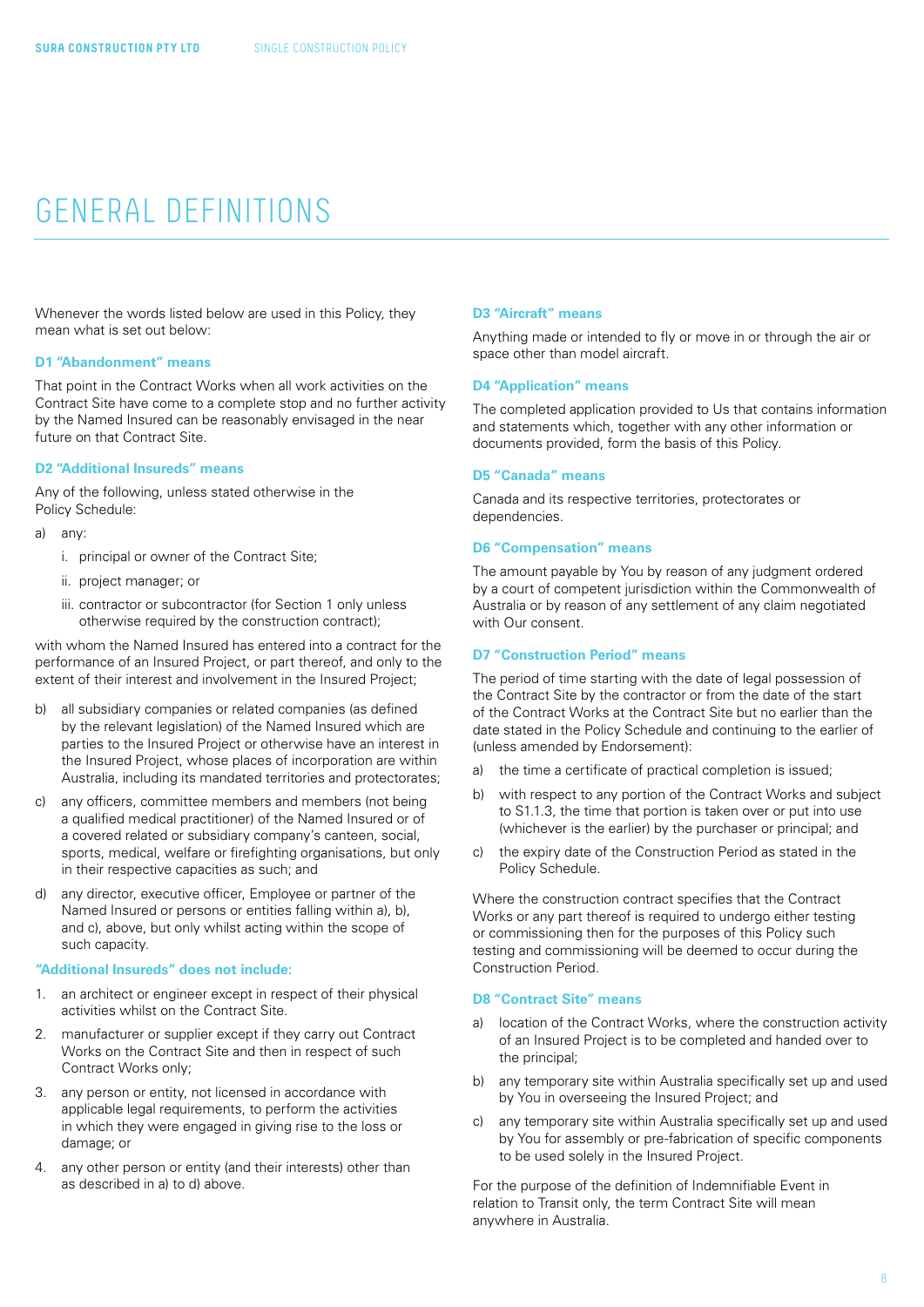#### **D9 "Contract Value" means**

The final value of the Contract Works, declared by the Named Insured and as stated in the Policy Schedule. This value will be based on the commercial cost of materials and labour to be incorporated therein.

#### **D10 "Contract Works" means**

The whole of the works, whether permanent or temporary, and including consumables and all other materials, as described in the construction contract (inclusive of overheads and profit margins). It includes any material after it is unloaded on the Contract Site that is incorporated or to be incorporated therein for the performance of the Insured Project.

Contract Works do not include materials or items supplied by the principal to the Named Insured unless stated otherwise in the Policy Schedule. Contract Works do not include Pre-Existing Property, Mobile Machinery and Equipment, or Employee Tools and Other Property, except for buildings temporally erected on the contract site for the purposes of executing the project.

#### **D11 "Data" means**

Representations of information or concepts, in any form whatsoever.

#### **D12 "Data Problem" means**

- a) erasure, destruction, corruption, misappropriation, or misinterpretation of Data;
- b) any error in creating, amending, entering, deleting or using Data; and/or
- c) the inability to receive, transmit or use Data.

#### **D13 "Declared Value" means**

The dollar amount(s) specified in the Policy Schedule, as applicable.

#### **D14 "Defects Liability Period" means**

The period of time commencing at the end of the Construction Period and continuing for the maximum period stated to be such in the Policy Schedule, or any lesser period where specified in the construction contract.

#### **D15 "Employee" means**

Any person employed under a contract of service or apprenticeship but does not include a consultant, contractor, subcontractor or agent.

#### **D16 "Employee Tools" means**

Construction tools and effects owned or in the care, custody and control of the Named Insured or their Employees up to a maximum new replacement value of \$5,000 per item. Employee Tools do not include unmanned aerial vehicles (drones), laptop computers, mobile telephones, two- way radios or other voice transmitters or receivers, or personal organisers or cameras, unless stated in the Policy Schedule.

#### **D17 "Endorsement" means**

Documentary evidence of an alteration to the Policy which forms part of the Policy.

#### **D18 "Excess" means**

The amount, stated in the Policy Schedule, that is the uninsured first portion of an otherwise covered loss. As such, it will be deducted from the amount otherwise payable for each Indemnifiable Event in relation to Section 1 of this Policy or Occurrence in relation to Section 2 of this Policy.

#### **D19 "Geographic Limitations" means**

- a) anywhere in the Commonwealth of Australia, and
- b) elsewhere in the world but only in respect of the Named Insured's Business visits by directors and Employees of the Named Insured normally resident in the Commonwealth of Australia other than directors or Employees who are engaged in Manual Labour during such visits.

#### **D20 "GST" means**

Goods and Services Tax under the A New Tax System (Goods and Services Tax) Act 1999 (Cth).

#### **D21 "Hovercraft' means**

Any vessel, craft or thing made to travel over land or water, supported by a cushion of air.

#### **D22 "Indemnifiable Event" means**

A sudden, unforeseen and unintended physical loss of or damage to Insured Property, resulting from any cause not excluded by this Policy, occurring at and discovered at the Project Site during the Period of Insurance.

Any such loss of or damage to the Insured Project during any one period of seventy-two (72) consecutive hours caused by water, subsidence, landslip, cyclone, storm, tempest, earthquake or bushfire will be deemed to be one single Indemnifiable Event. The Named Insured may select the time from which any such period will commence but no two such selected periods will overlap.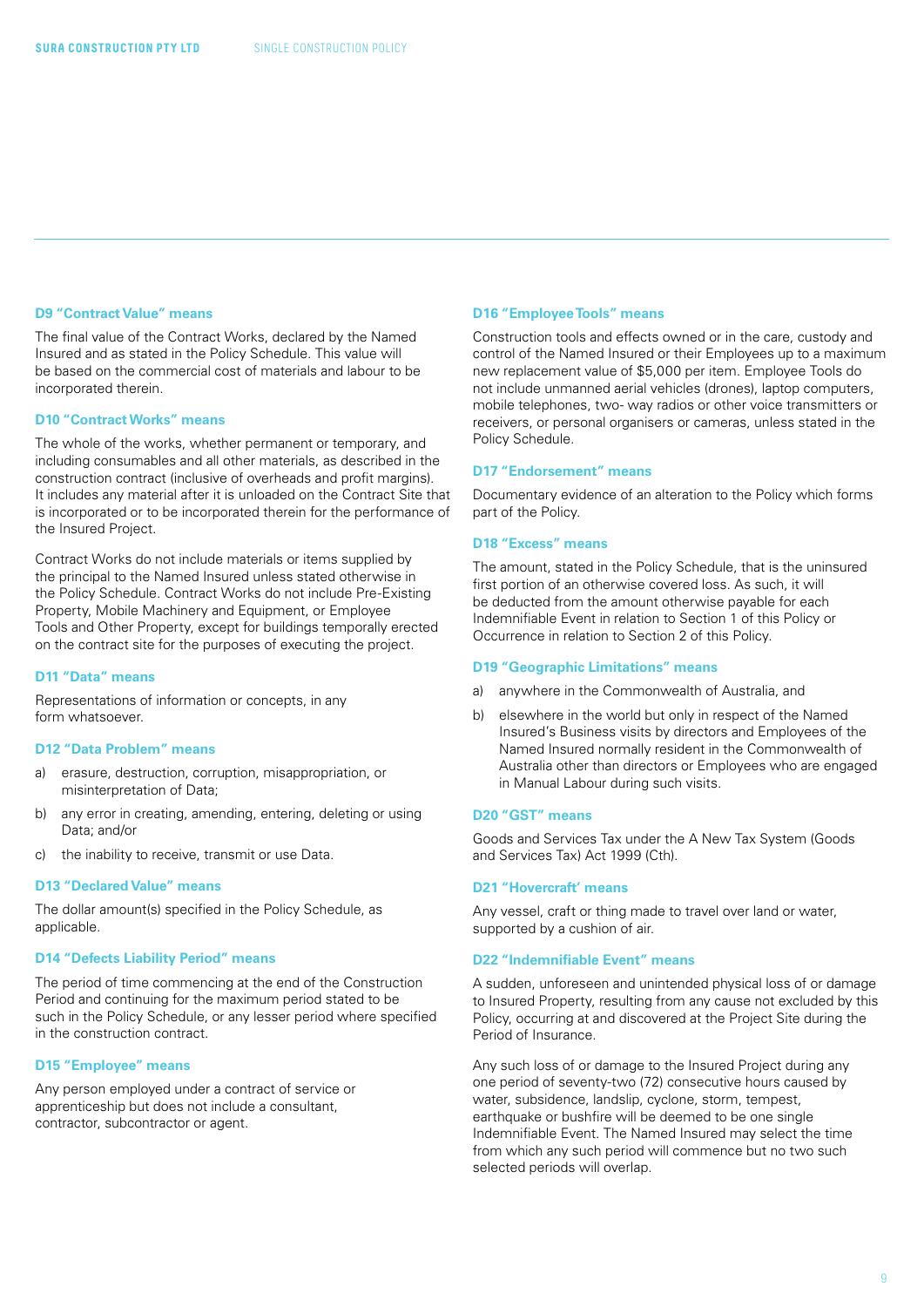#### **D23 "Input Tax Credits" means**

The amount You are entitled to claim as a credit against GST paid by You.

#### **D24 "Insured Project" means**

The individual project specified in the Policy Schedule.

#### **D25 "Insured Property" means**

The Contract Works, Pre-Existing Property, Mobile Machinery and Equipment and Employee Tools provided that a corresponding amount is shown in the Policy Schedule.

#### **D26 "Insurer" means**

Certain Underwriters at Lloyd's.

#### **D27 "Internet Operations" means**

- a) use of electronic mail systems by You or Your Employees, including part time and temporary staff, for the purpose of communicating with either other insured parties or third parties;
- b) access through Your network to the world wide web or a public internet site by You or Your Employees, including part time and temporary staff, and others within the insured parties;
- c) access to Your intranet (internal company information and computing resources) which is made available through the world wide web for Your customers or others outside the insured parties; and
- d) the operation and maintenance of Your website.

#### **D28 "Limit of Liability" means**

The amount or amounts specified in the Policy Schedule, in respect of cover under Section 2 - Third Party Liability.

#### **D29 "Manual Labour" means**

Work primarily involving physical exertion, but does not include activities associated with design, marketing, promotion, demonstration or selling.

#### **D30 "Mobile Machinery and Equipment" means**

Hoardings, temporary buildings, scaffolding, false work and re-usable formwork, Vehicles, hoists, cranes, earth moving equipment, air compressors, welding equipment and other similar plant whether self-propelled or non self-propelled, used or to be used in the process of executing the Contract Works.

#### **D31 "Named Insured" means**

The person(s) stated as such in the Policy Schedule.

#### **D32 "Named Insured's Business" means**

The carrying out of the Insured Project.

#### **D33 "Occurrence" means**

- a) an event, including continuous or repeated exposure to substantially the same general conditions, or
- b) a series of events consequent upon or attributable to one source or original cause,

which results in either Personal Injury or Property Damage that You neither expected nor intended to happen.

#### **D34 "Period of Insurance" means**

The period from commencement of the Construction Period to expiry of the Defects Liability Period, if applicable.

#### **D35 "Personal Injury" means**

- a) bodily injury (which expression includes death, disease or illness), disability, shock, fright, mental anguish, mental injury or loss of consortium;
- b) false arrest, wrongful detention, false imprisonment or malicious prosecution;
- c) wrongful entry or eviction or other invasion of privacy;
- d) a publication or utterance of a libel or slander or other defamatory or disparaging material; or
- e) assault and battery not committed by or at Your direction, unless committed for the purpose of preventing or eliminating danger to persons or property.

#### **D36 "Policy" means**

The contract of insurance between the Insurer and the Named Insured, consisting of:

- a) the definitions, insuring clauses, exclusions and conditions, and other terms contained in this document; and
- b) Policy Schedule; and
- c) any other documents which We tell You form part of Your Policy such as any certificate or Endorsement to this contract of insurance.

#### **D37 "Policy Schedule" means**

The document entitled as such, setting out the particular variable terms including Premiums, Excesses, Declared Values, Contract Values and limits of this Policy. For this Policy to be valid, the Policy Schedule must be signed by Our authorised officer.

#### **D38 "Pollutant" means**

Any solid, liquid, gaseous or thermal irritant or contaminant, including, but not limited to, smoke, vapour, soot, fumes, acids, alkalis, chemicals and waste materials. Waste includes material to be recycled, reconditioned or reclaimed.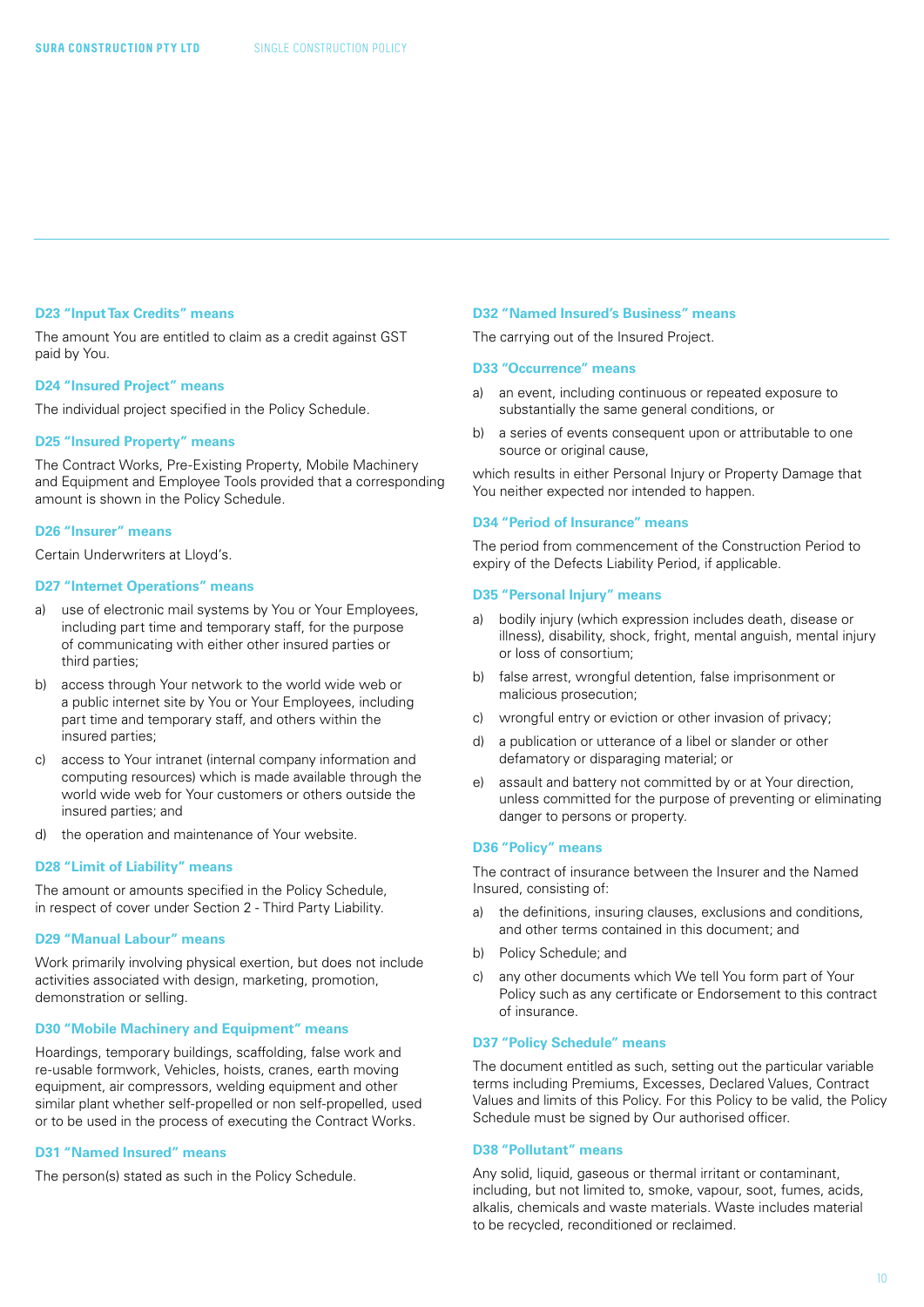#### **D39 "Pre-Existing Property" means**

Property, including all installations, services, etc., described in the Policy Schedule and already existing at the Contract Site before the commencement of the Contract Works, in respect of which a Declared Value is stated in the Policy Schedule.

Pre-Existing Property does not include any moveable personal property kept on the Contract Site, the Contract Site itself, or driveways, pathways, outside paving, swimming pools, landscaping, vegetation or fencing, unless specifically stated in the Policy Schedule.

#### **D40 "Premium" means**

The amount of money that is charged for insurance cover under this Policy including all statutory charges, levies and taxes.

#### **D41 "Products" means**

Anything (including any component, packaging or container of or for such thing) after it has ceased to be in the Insured's possession or control which has been manufactured, grown, extracted, produced, processed, assembled, constructed, erected, installed, repaired, altered, serviced, treated, sold, supplied, re-supplied or distributed by You in the course of the Named Insured's Business (as described in the Policy Schedule). The term includes anything (including any component, packaging or container of or for such thing) which by operation of a law of the Commonwealth of Australia You are deemed to have manufactured.

#### **D42 "Property Damage" means**

- a) physical damage to or loss or destruction of tangible property including any resulting loss of use of that tangible property; or
- b) loss of use of tangible property which has not been physically damaged or destroyed provided such loss of use is caused by physical damage to or destruction of other tangible property.

All such loss of use will be deemed to happen at the time of the physical damage to, or destruction of, the tangible property that caused it.

#### **D43 "Statute" means**

An Act or enactment of the Commonwealth of Australia, an Australian state or territory, or an Australian local authority. The term also includes any statutory instrument made under, or pursuant to, a power conferred by an Act or enactment, including a regulation, order in council, rule, by-law, ordinance, proclamation and notification, standard or guideline of a public nature.

#### **D44 "Sum Insured" means**

The dollar amount(s) as set out in the Policy Schedule, as applicable.

#### **D45 "Supplementary Payments" means**

The charges, expenses and legal costs referred to in paragraphs a), b), c) and d) in clause S2.2.

#### **D46 "Terrorism" means**

An ideologically motivated act or acts or threat of action, or an act in pursuit of political, religious, ideological, or similar purposes to influence or intimidate the public or a section of the public or any government de jure or de facto of any nation by any person or group(s) of persons whether acting alone or on behalf of or in connection with any group(s), organisation(s) or government(s) de jure or de facto, and which:

- a) involves the use of violence or force or threat of violence or force against one or more persons;
- b) involves damage to property:
- c) endangers life other than that of the person(s) committing the action;
- d) creates a risk to health or safety of the public or a section of the public; or
- e) is designed to interfere with or disrupt an electronic system.

#### **D47 "Transit" (which shall also include storage away from the Contract Site) means**

- a) transportation of materials and components intended for incorporation into the Contract Works, such transportation beginning with the loading in an undamaged condition, continuing during transportation, including trans- shipment incidental thereto and ending after the completion of unloading at the Contract Site. Transit means inland conveyances and can also extend to include ocean marine shipments from ports or places within mainland Australia and Tasmania directly to ports or places within mainland Australia and Tasmania, and
- b) storage away from the Contract Site of materials and components intended for incorporation into the Contract Works. Provided that such storage occurs after the materials and components are no longer in the care, custody or control of the manufacturer or the supplier.

#### **D48 "United States" means**

The United States of America and its respective territories, protectorates or dependencies.

#### **D49 "Vehicle" means**

Any type of machine on wheels or on caterpillar tracks (including any trailer, caravan or other apparatus attached to the machine) made or intended to be propelled other than by manual or animal power.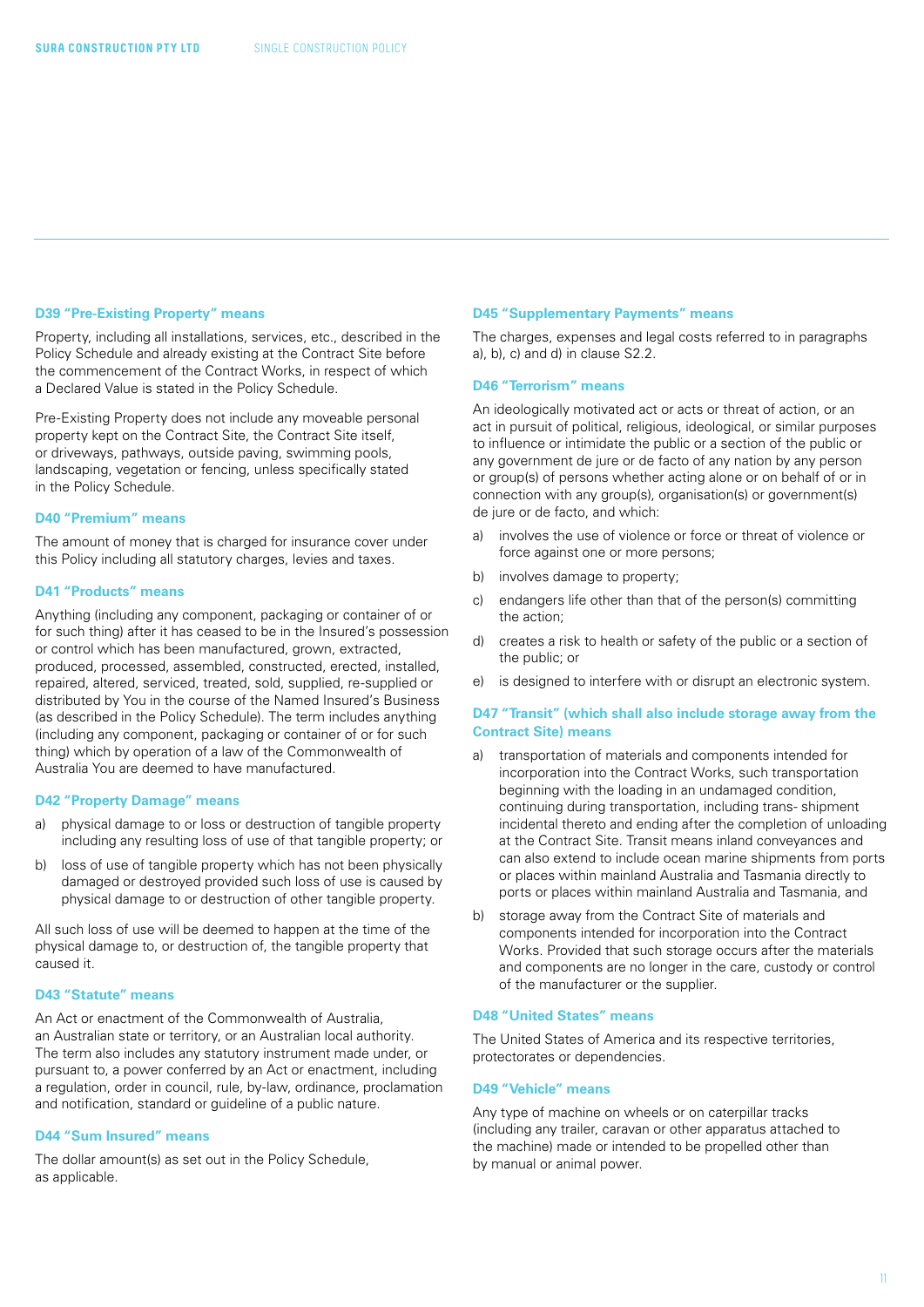#### **D50 "Watercraft" means**

Anything made or intended to float or travel on or through water other than model boats.

### **D51 "We" / "Our" / "Us" means**

SURA Construction, acting under a binder as an agent of the Insurer.

#### **D52 "You" / "Your" means**

- a) the Named Insured stated in the Policy Schedule; and
- b) Additional Insureds as defined herein.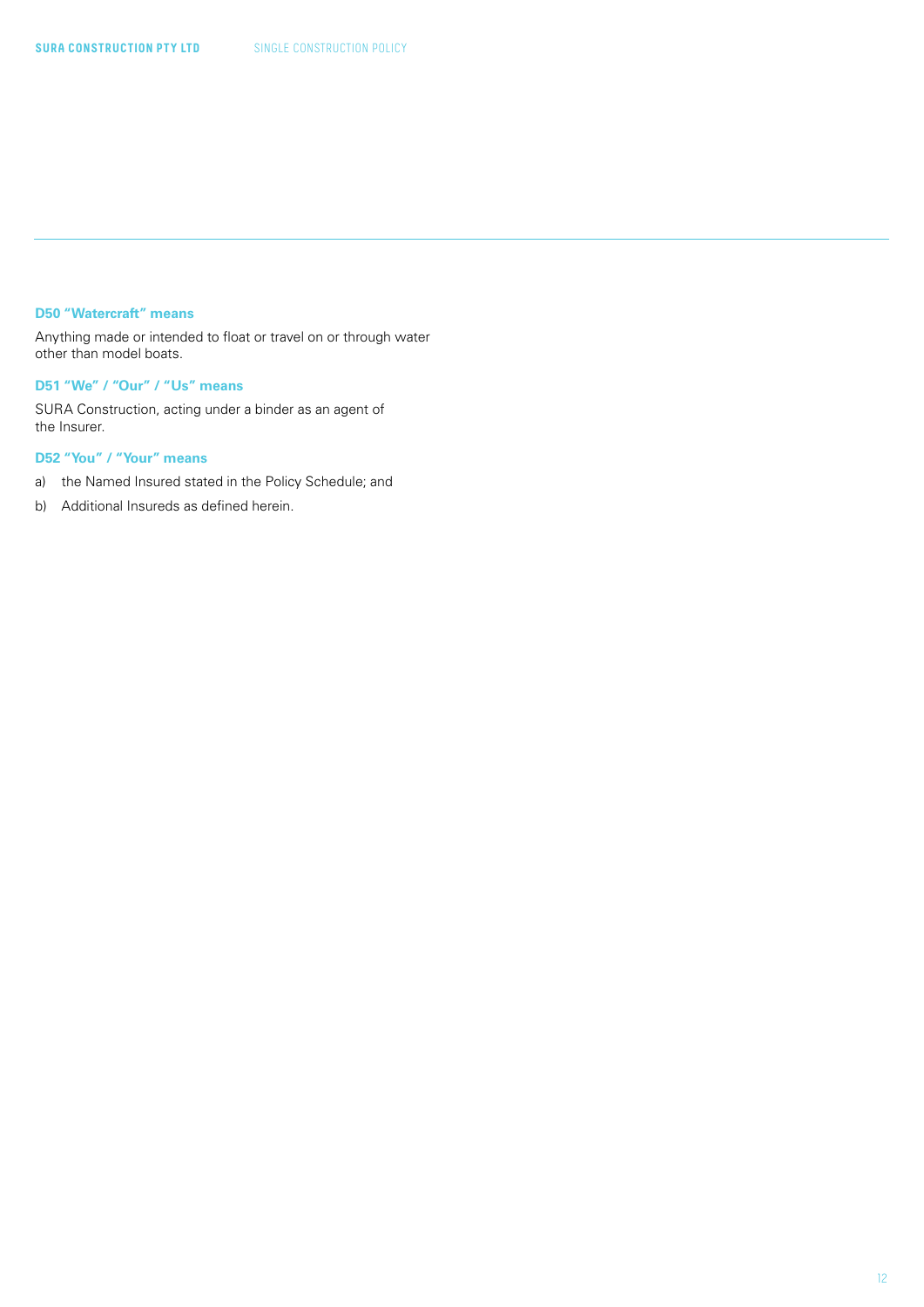### <span id="page-12-0"></span>GENERAL EXCLUSIONS APPLICABLE TO SECTIONS ONE AND TWO

We will not indemnify You against loss, damage or liability for claims:

#### **GE1 CESSATION OR ABANDONMENT**

- a) occurring during a period of cessation of work on the Contract Site, which period does not follow an Indemnifiable Event. This exclusion does not apply to the first 30 consecutive days of such a period; or
- b) occurring or arising after Abandonment of the Contract Site.

#### **GE2 INTERNET OPERATIONS**

Arising directly or indirectly out of or in connection with Your Internet Operations provided that this General Exclusion GE2 does not apply to Personal Injury or Property Damage arising out of any material prepared by the manufacturer in respect of product use, safety instructions or warnings which is reproduced on Your website.

#### **GE3 NUCLEAR**

Directly or indirectly arising from or in any way connected with nuclear reaction, nuclear radioactivity or radioactive contamination or the use handling or transportation of radioactive materials or of any weapon of war or explosive device employing nuclear fission or fusion. However General Exclusion GE3 will not apply to physical loss of or damage arising from the use of commercial radioactive isotopes.

#### **GE4 TERRORISM**

Caused directly or indirectly, in whole or in part, by Terrorism or by any activity or decision of a government agency or other entity to prevent, respond to or terminate Terrorism. Such loss is excluded regardless of any other cause or event that contributes concurrently or in any sequence to the loss.

#### **GE5 UNDERGROUND SERVICES**

To, or in relation to, underground services, underground cables or underground pipes of any kind unless before any work is undertaken which may affect underground services, underground cables or underground pipes of any kind, existing prior to the commencement of the Contract Works, You have:

- i) made a written request to the relevant public authority or the owner of such services, cables or pipes for documents or information as to the location of such services, cables or pipes;
- ii) obtained from the public authority or the owner of such services, cables or pipes a written confirmation, or oral but documented confirmation, of the approximate position of such services, cables or pipes.

#### **GE6 WAR**

Directly or indirectly arising from or in any way connected with war, invasion, act of any foreign enemy, hostilities (whether war be declared or not), civil war, rebellion, revolution, insurrection, mutiny, the use of any military or usurped power, conspiracy, confiscation, commandeering, nationalisation or requisition or destruction of or damage by order of any government whether lawful or de facto or by any public or local authority.

#### **GE7 DEMOLITION**

Caused directly or indirectly by the demolition of any structure over 10 metres in height, provided that this General Exclusion GE7 does not apply to any internal non-structural demolition.

#### **GE8 EXPLOSIVES**

Arising directly or indirectly out of or in connection with the use of any explosive material or device.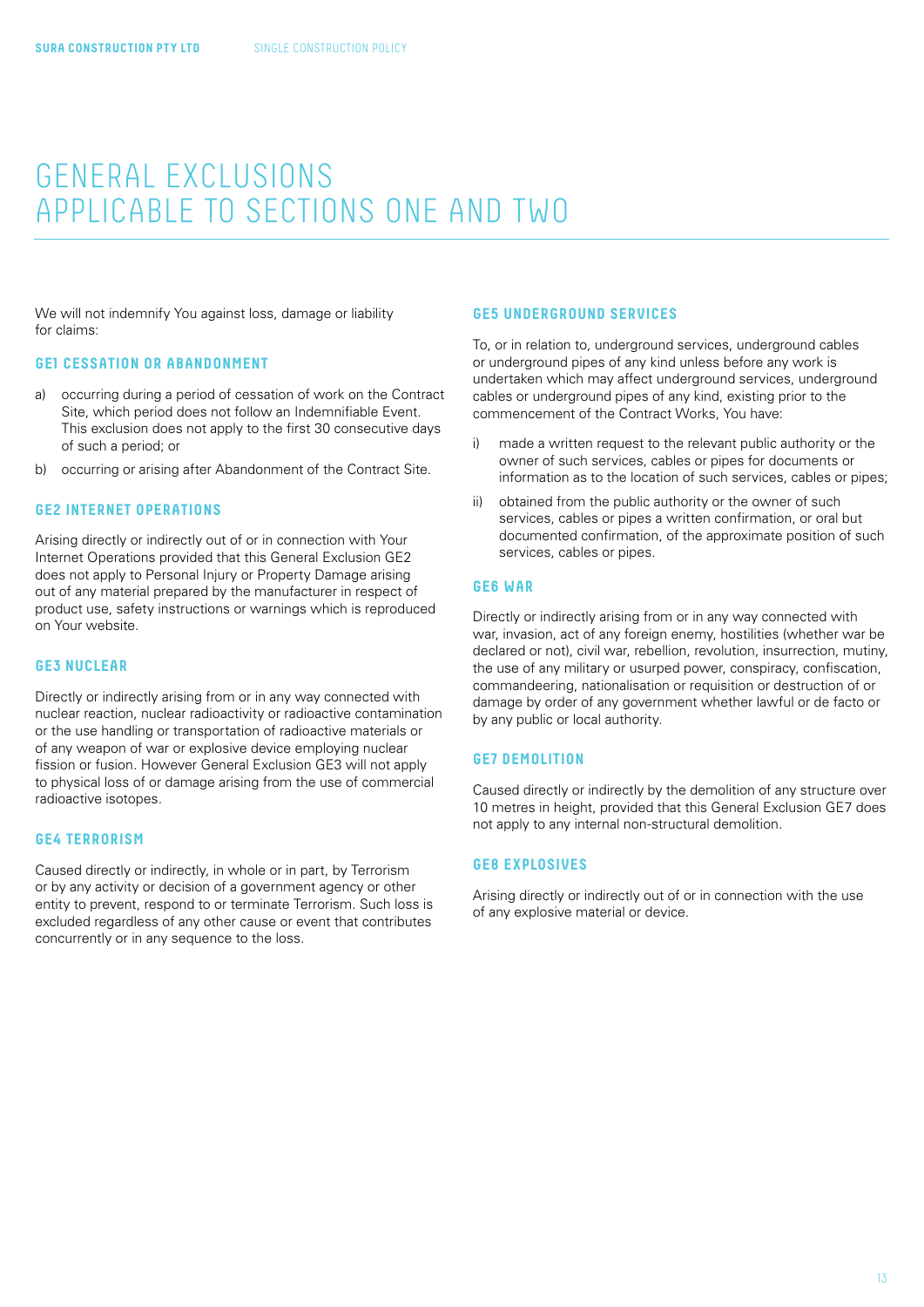### <span id="page-13-0"></span>GENERAL CONDITIONS APPLICABLE TO SECTIONS ONE AND TWO

The following Conditions apply to both Section 1 and 2 of this Policy (unless otherwise stated).

#### **GC1 ALTERATION OF RISK**

Our decision to provide this insurance is based on information provided to Us by the Named Insured. This Policy, including the amount of Premium, may be affected if any of the facts or circumstances, which existed at the commencement of the Policy, change.

The Named Insured must notify Us in writing as soon as the Named Insured is aware of any changes in the information provided to Us, in respect of any material alteration in the risk to the Named Insured's Business activities, including but not limited to:

- a) any alteration in design, material, construction programme or the method of construction;
- b) the nature of the construction activity;
- c) any change to the Named Insured's Business activities; or

Where the Named Insured Business is wound up, carried on by an insolvency practitioner or permanently discontinued' We must be notified as soon as practicable.

Where such notice is given, We will be entitled to negotiate with the Named Insured the terms for the continuation of this Policy. In the meantime, You must at Your own expense take all reasonable precautions to minimise the risk of any loss, damage or liability and must comply with any reasonable directions or requirements of Ours.

We may also be entitled to cancel this Policy in accordance with the Insurance Contracts Act 1984 (Cth).

#### **GC2 ASSIGNMENT**

No assignment of interest under this Policy will bind Us until its consent is given and endorsed hereon.

#### **GC3 CANCELLATION**

This Policy may be cancelled:

- a) by the Named Insured at any point in time. Such cancellation must be made in writing and will be effective on the date We physically receive the notice. In the event of cancellation by the Named Insured We are entitled to retain:
	- i. the Premium for the period during which this Policy was in force plus 10% of the Premium for the un-expired Policy Period; or
	- ii. the Premium corresponding to the value of Contract Works carried out during the period which this Policy was in force plus 10% of the Premium for the unused portion of the estimated value of Contract Works;

iii. 100% of the Premium in the event an indemnifiable claim is made against this Policy;

whichever is the greater but subject to any minimum Premium to be retained by Us as stated in the Policy Schedule or related documentation.

b) by Us in accordance with the law. In such a case the Named Insured will be entitled to a pro rata refund in respect of the Premium for the unused portion of the estimated value of Contract Works.

In the event of the Policy being cancelled all cover will cease from the date of cancellation or, if due to non-payment of Premium, from the date from which the coverage for which that Premium represented the consideration was due to commence.

The Named Insured must provide all information necessary to enable adjustment of the Premium as per clause GC14.

#### **GC4 CLAIMS**

Following discovery of any loss, damage, or injury that might give rise to a claim under this Policy:

- a) You must take reasonable steps or precautions to minimise or prevent further loss, damage, injury or illness. You are permitted to take immediate action to avoid injury or loss of life or subsequent loss or damage to property and such action will not prejudice Your position in respect of a claim hereunder;
- b) You must not admit responsibility or liability to anyone without Our written consent;
- c) You must notify Us, without delay but within 30 days, of the details of the loss, damage or injury;
- d) You must do whatever can be done to preserve all property, Products, plant and all other things that may assist Us in investigating or defending a claim, and make them available for inspection by Us, Our employees or agents including assisting in determining if there are rights of recovery against another entity or person;
- e) We may appoint legal or other representatives to assist in the conduct of a claim;
- f) You must not negotiate, pay or settle, or attempt to settle or defend any claim without Our written consent;
- g) You must if any legal proceedings are brought against You in respect of an Occurrence immediately send details of those legal proceedings to Us so that We may consider if this Policy will respond. You will be required to cooperate with Us fully in any investigation, negotiation, defence or settlement of any claim and at all times permit Us, Our employees or agents to enquire into, investigate and examine the circumstances of any loss, damage or injury. This may include attending court to give evidence;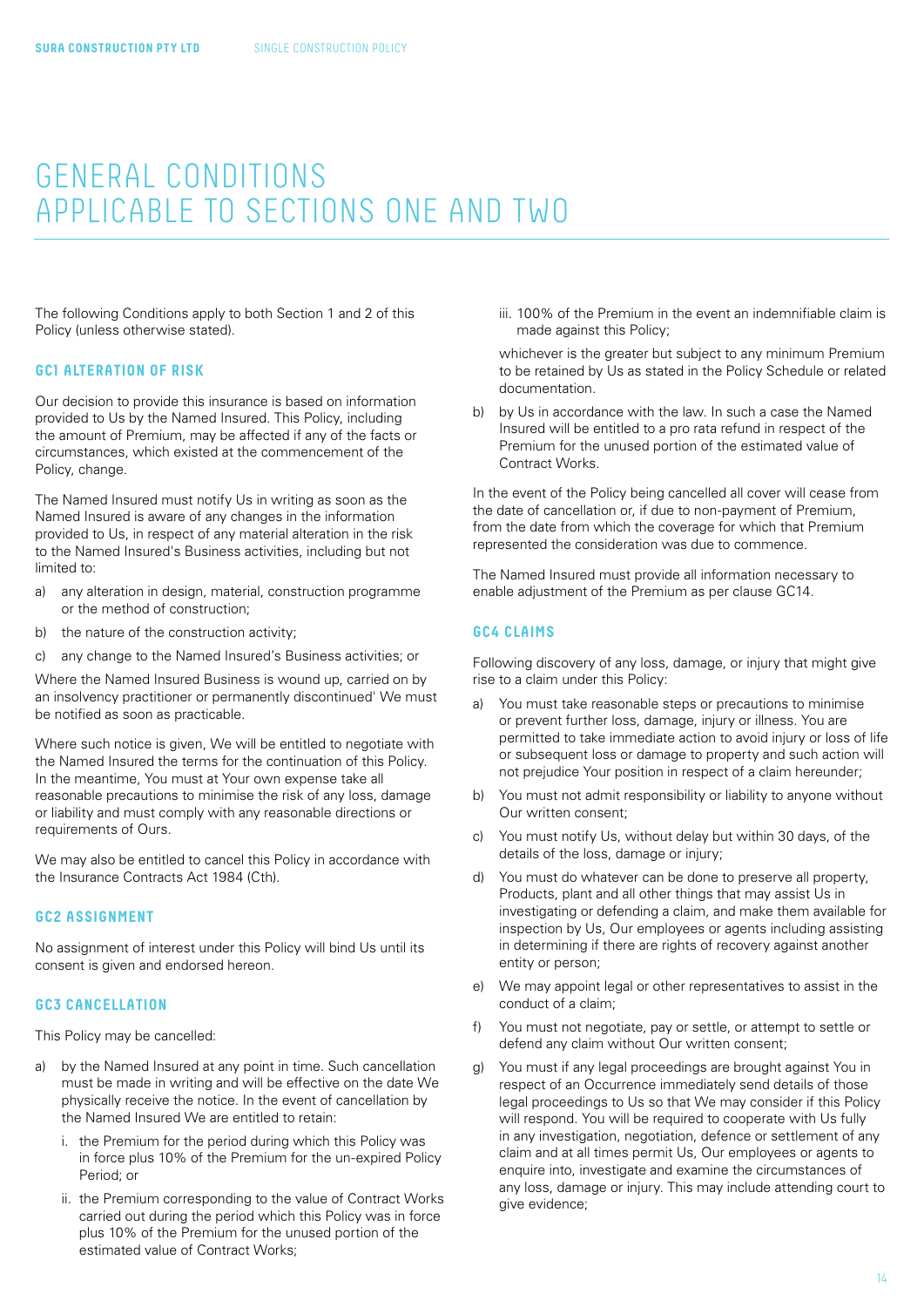- h) You will be required to cooperate with Us fully in any investigation, negotiation, defence or settlement of any claim and at all times permit Us, Our employees or agents to enquire into, investigate and examine the circumstances of any loss, damage or injury. This may include attending court to give evidence;
- i) We have full discretion on how to conduct the claim including compromising or paying a claim, regardless of whether You believe it should be defended;
- j) You must supply all the information and documentation requested by Us, Our employees or agents. If We require a statutory declaration verifying the details of the claim and any other matters connected with it, You must provide such declaration; and
- k) notify the Police of any actual or attempted theft, burglary or malicious damage.

#### **GC5 FURTHER DAMAGE**

We will not pay for any further damage to any item caused by the failure to repair that item properly and without delay, except for what is specifically covered under clause S1.4.8.

#### **GC6 OUTSTANDING PREMIUM**

If any portion of the Premium, including any final adjustment, is still outstanding and a claim has occurred which is otherwise to be settled, the outstanding Premium must be paid before the claim becomes due and payable. If the actual Premium has still not been received after 90 days from expiry date, Our liability in respect of any claim is limited to the proportion of the indemnity, which would otherwise be payable, which the Premium paid represents of the actual Premium payable.

#### **GC7 GST**

#### **GC7.1 GST liability**

This Policy has a GST provision in relation to Premium and Our payment to You for claims. It may have an impact on how You determine the amount of insurance needed. Please read it carefully and seek professional advice if there are any queries about GST and this insurance.

#### **GC7.2 Sums Insured/Limit of Liability**

All monetary limits in this Policy do not include an amount for GST, but may be increased for GST in some circumstances (see below). You should have regard to the impact of GST when calculating how much to insure for, and obtain tax advice where required.

#### **GC7.3 CLAIM SETTLEMENT**

Where You are liable to pay an amount for GST in respect of an acquisition relevant to a claim (such as services to repair a damaged item insured under this Policy) and We agree to pay the claim, We will pay for the GST amount. However, if the Sum Insured/Limit of Liability is not sufficient to cover the loss, We will only pay the GST amount that relates to the settlement of the claim. We will reduce the GST amount payable by any Input Tax Credits to which You are or would be entitled on a relevant acquisition.

We will pay the GST amount less any Input Tax Credit in addition to the Sum Insured/Limit of Liability or other limits shown in the Policy.

Where We make a payment under this Policy as Compensation instead of payment for a relevant acquisition, the amount of payment will be reduced by the amount of any Input Tax Credit that You would have been entitled to had the payment been applied to a relevant acquisition.

We will (where relevant) pay Your claim by reference to the GST exclusive amount of any supply made by Your business, which is relevant to the claim.

#### **GC7.4 Disclosure – Input Tax Credit Entitlement**

If You register, or are registered for GST, You are required to inform Us of the entitlement to an Input Tax Credit on the Premium. If You fail to disclose or understate the entitlement, You may be liable for GST on a claim paid. This Policy does not cover You for this GST liability, nor for any fine, penalty or charge to which You may be liable due to Your failure to disclose or a misstatement made by You in relation to the entitlement to an Input Tax Credit for the Premium.

### **GC8 OUR RIGHT OF INSPECTION AND EXAMINATION AND AUDIT OF BOOKS**

We or any of Our employees or agents will at any reasonable time be entitled but not obliged to inspect and examine, at the Contract Site and any other location, any work, property, procedure, books or records associated directly or indirectly with the Insured Project, the subject of this Policy, and You must provide to Us, all details and information which they reasonably require. Whether or not We or any of Our employees or agents are conducting an inspection or issuing a report following such inspection, such conduct or issuing will not constitute an undertaking to determine or warrant that the execution or the operation of any property associated directly or indirectly with the Insured Project the subject of this Policy is in compliance with any law, rule or regulation.

We or any of Our employees or agents may examine or audit any book or record of Yours at any time after the end of the Policy Period, as far as that examination or audit relates to the subject matter of this Policy.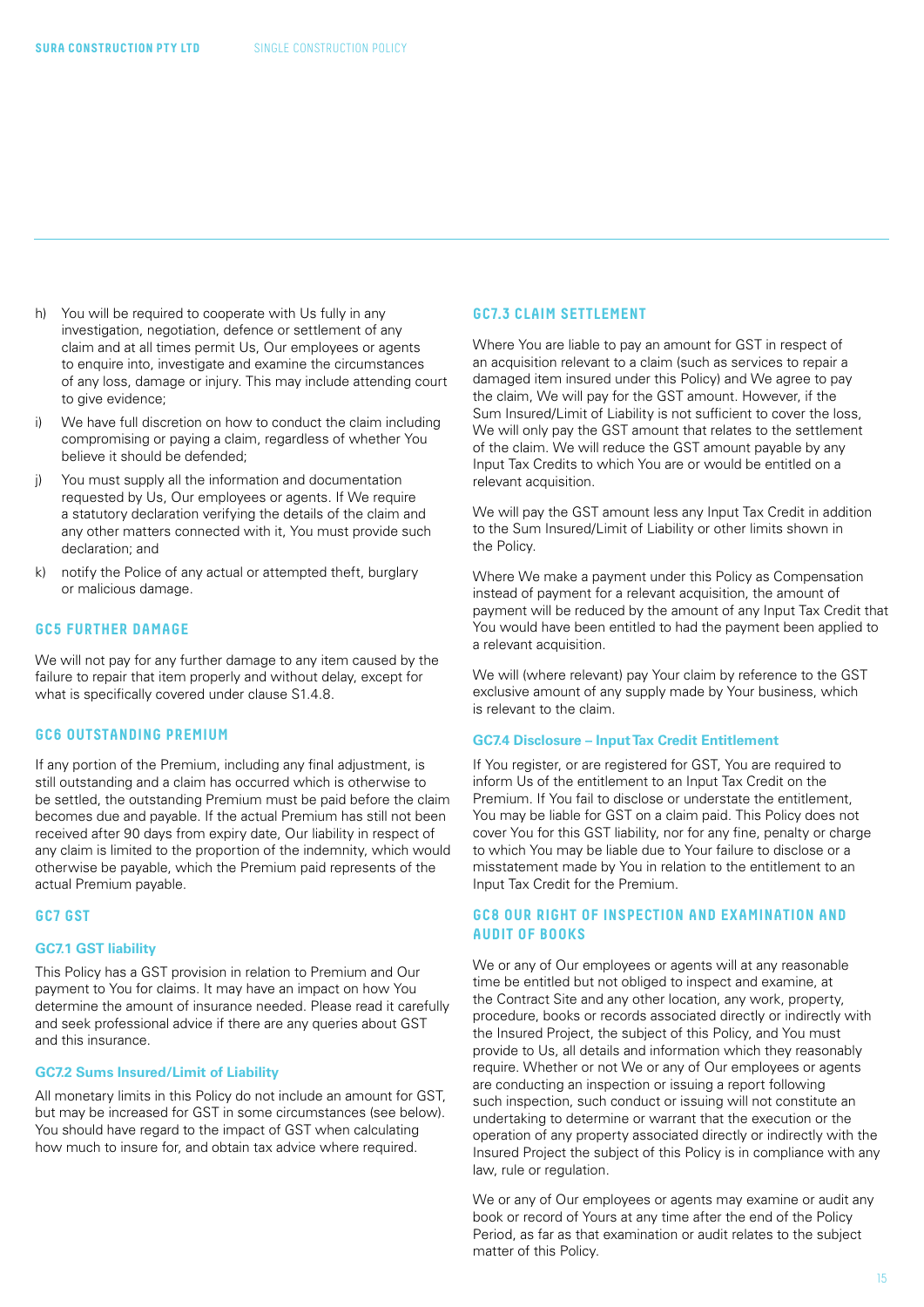#### **GC9 NOTICES**

Any notice under this Policy, to be given to Us, may be given to any of Our offices.

Any notice under this Policy given to the Named Insured will be deemed a notice given to You.

#### **GC10 OTHER INSURANCE**

Following any claim being made under this Policy, You must notify Us of any other insurance covering the same loss, damage or injury of which You are aware.

#### **GC11 POLICY CONSTRUCTION AND INTERPRETATION**

- a) The construction, interpretation and meaning of the terms of this Policy is to be in accordance with the laws of the state or territory in which this Policy is issued.
- b) Any dispute relating to this Policy is to be submitted to the exclusive jurisdiction of the courts of that state or territory.
- c) The headings in this Policy are included for descriptive purposes only and do not form part of this Policy for the purpose of its construction or interpretation.
- d) In this Policy, words used in the singular can include the plural and vice versa.
- e) In this Policy, words used in the masculine gender also include the feminine or neuter genders and vice versa.

We agree that this Policy will, in respect of the Contract Works where the principal, owner, or head contractor has effected Contract Works insurance or Liability insurance (the primary insurance), provide to the Named Insured only indemnity to pay all amounts in excess of that recoverable under the primary insurance and to pay the difference (if any) between excess or deductible (if any) under the primary insurance and the Excess that would have been applicable under this Policy.

Provided such payments would but for the existence of the primary insurance specified above be eligible to be made under this Policy, and are subject to the Limit(s) of Liability stated in the Policy Schedule.

#### **GC12 PRECAUTIONS**

You and Your agents must, at Your own expense, take due care and all reasonable precautions to prevent loss, theft, damage or injury and:

- a) comply with all reasonable recommendations made by Us to prevent loss, damage or injury;
- b) comply with all laws and statutory requirements in respect of loss, damage or injury prevention, recommendations by manufacturers and suppliers, including the responsibility of keeping safety devices, such as load movement and overload devices in place and fully operational at all times;
- c) must take immediate action to trace, recall or modify any of Your Products containing any defect or deficiency of which You have knowledge or have reason to suspect. This includes any compulsory recall or ban imposed by a government or statutory agency; and
- d) in respect of underground services, before any work is undertaken which may affect underground services, underground cables, fibre, or underground pipes of any kind, existing prior to the commencement of the Insured Project, You will:
	- i) make a written request to the relevant public authority or the owner of such services, cables, fibre, or pipes for documents or information as to the location of such services, cables, fibre or pipes;
	- ii) obtain from the public authority or the owner of such services, cables, fibre or pipes a written confirmation, or oral but documented confirmation, of the exact position of such services, cables, fibre or pipes; and
	- iii) subsequently trace the location of the services, cables, fibre or pipes and indicate the location in situ.

After such services, cables, fibre or pipes have been located, excavate with caution in order to reduce the risk of damage.

#### **GC13 PREMIUM**

#### **GC13.1 Provisional Premium**

The Provisional Premium is the provisional cost of this insurance and may be a deposit Premium, calculated by applying the agreed Premium rate(s) to the estimated value of Contract Works covered under this Policy and will be adjusted as shown below.

#### **GC13.2 Premium Adjustment**

Within one month of the expiry of the Construction Period or date of cancellation, You will declare the actual value of the Contract Works, as at that date.

The actual Premium will be determined by applying the agreed Premium rate to the final value of Contract Works declared and comparing this amount with the provisional Premium. You will pay or We will refund the difference as the case may be, provided always that We will be entitled to retain 100% of the deposit Premium.

See also clause GC6 in respect of claims payment if there is an outstanding Premium.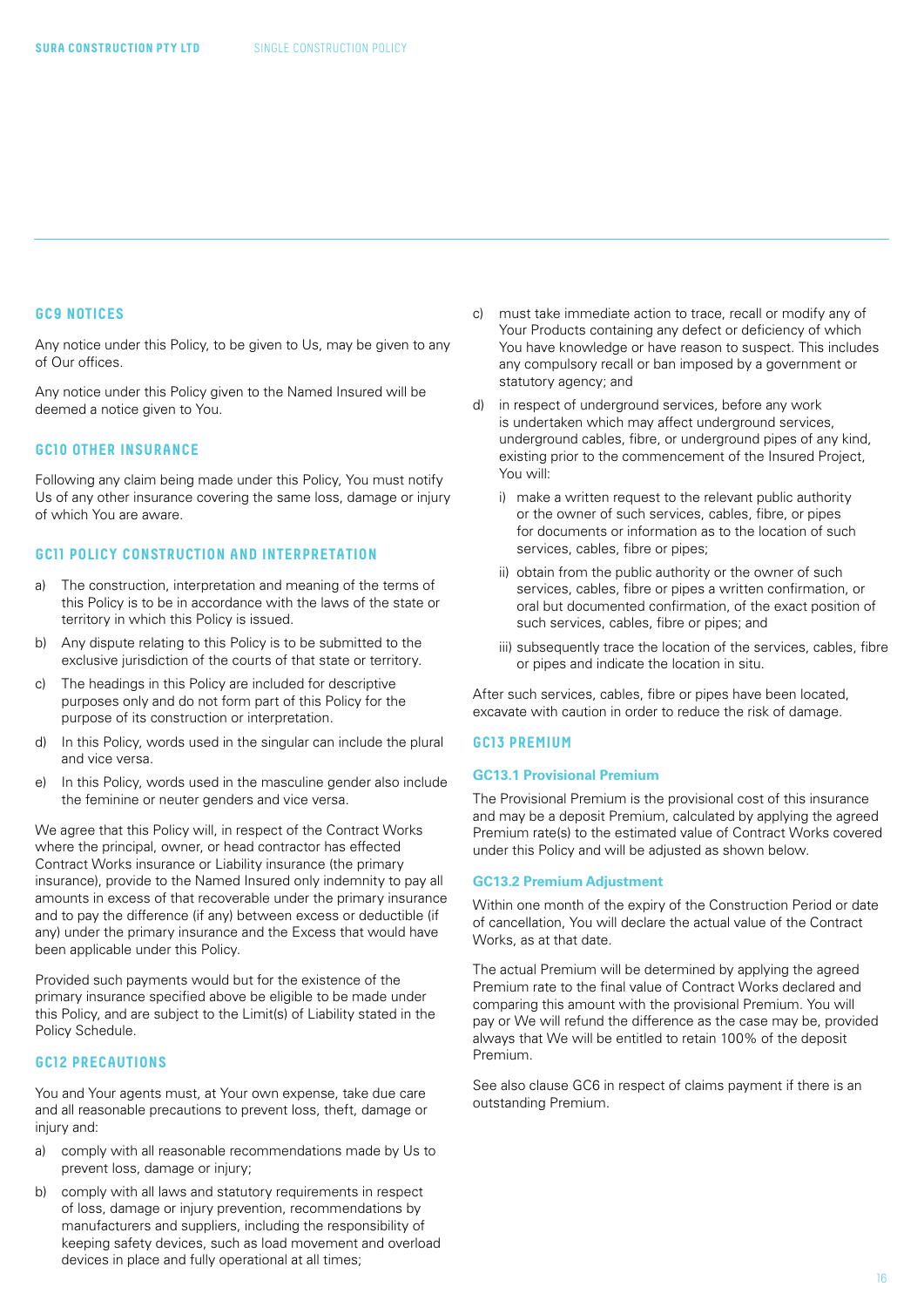#### **GC14 REINSTATEMENT OF SUM(S) INSURED**

Following notification of a claim to Us under this Policy, We will reinstate the Sum(s) Insured, but only in relation to an Indemnifiable Event under Section 1 and an Occurrence covered under clause S2.1.1, which has not already occurred. Where the Sum Insured is reinstated, the Named Insured will pay the additional Premium required by Us taking the un-expired Period of Insurance into consideration.

Subject to the Indemnifiable amount exceeding \$250,000.

#### **GC15 SUBROGATION**

If You have a right to recover Your loss from any other party, then, on accepting liability under this Policy, We will be entitled to exercise that right in Your name and to Our benefit. You must fully co-operate with Us in exercising that right.

If You have agreed not to seek compensation from another person who is liable to compensate You for any loss, damage or liability covered by this Policy, We will not cover You under this Policy for that loss, damage or liability except where otherwise stated in this Policy.

If We recover an amount greater than the amount that We have paid in settlement of Your claim plus related costs, We will pay the remaining balance to You.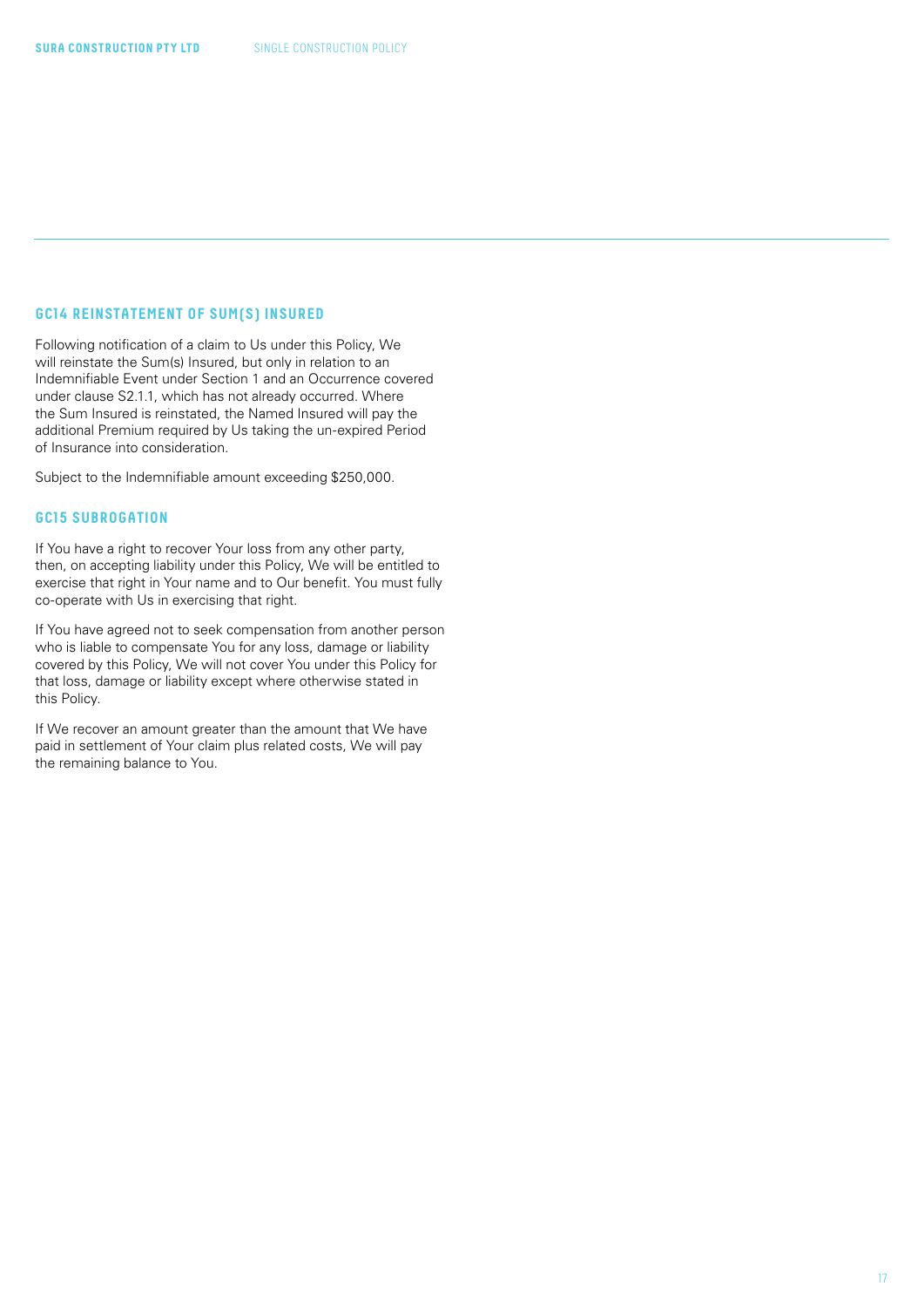### <span id="page-17-0"></span>SECTION ONE MATERIAL DAMAGE

#### **S1.1 INSURING CLAUSES**

We agree, subject to the terms of this Policy and in consideration of the payment of the Premium, to indemnify You with respect to the Insured Project to the extent and in the manner stated below against Indemnifiable Events occurring during the Period of Insurance.

#### **S1.1.1 During the Construction Period**

We will indemnify You, subject to the Limit of Indemnity, against an Indemnifiable Event to either the Contract Works or Pre-Existing Property, occurring and discovered during the Construction Period.

#### **S1.1.2 During the Defects Liability Period**

Where a Defects Liability Period is required by the terms and conditions of the construction contract, We will indemnify You, subject to the Limit of Indemnity, for any Indemnifiable Event affecting the Contract Works, occurring and discovered during the Defects Liability Period and which originates from:

- a) a cause occurring during the Construction Period and arising out of the Contract Works carried out by You on the Contract Site; or
- b) a cause arising out of and occurring during the operations carried out by the contractor or their sub-contractor(s) in order to comply with the requirements of the defects liability clause(s) for the Insured Project.

All cover under Section 1 of this Policy shall cease to attach to the whole or any separable portion of the Insured Project following expiry of the Defects Liability Period.

#### **S1.1.3 Contract Works That Have Been Taken Over**

We will indemnify the Named Insured against sudden and unforeseen physical loss or damage, not excluded by this Policy, to any portion of the Contract Works previously insured under clause S1.1.1, after it has been taken over or put into use by the purchaser or the principal and which is subsequently damaged during the Period of Insurance; provided always that such damage arises out of the ongoing performance of not yet fully completed Contract Works, still covered under clause S1.1.1 at the time of the loss or damage and subject to the Sum Insured.

#### **S1.1.4 Transit**

We will indemnify You against an Indemnifiable Event affecting any materials or items to be incorporated into the Contract Works, and belonging to or under Your care, custody and control whilst in Transit during the Construction Period.

The indemnity will not exceed the Sum Insured stated in the Policy Schedule for Transit, less the applicable Excess.

#### **S1.1.5 Mobile Machinery and Equipment and Employee Tools**

We will indemnify the Named Insured or their employees against an Indemnifiable Event to Mobile Machinery and Equipment and Employee Tools during the Policy Period in respect of such property:

- a) belonging to the Named Insured, or
- b) under the care, custody or control of the Named Insured and where the Named Insured is held legally liable for such property. Provided that this clause S1.1.5 b) does not apply to items hired in from others.

Mobile Machinery and Equipment and Employee Tools are insured whilst on the Contract Site only.

The indemnity will not exceed the applicable Sum Insured stated in the Policy Schedule less the applicable Excess.

#### **S1.1.6 Other Property**

We will indemnify the Named Insured against an Indemnifiable Event to Other Property belonging to the Named Insured during the Policy Period.

The Indemnity will not exceed the applicable Sum Insured stated in the Policy Schedule less the applicable Excess.

#### **S1.2 ADDITIONAL BENEFITS**

As a direct consequence of an Indemnifiable Event insured under any of the clauses S1.1.1 to S1.1.4 above inclusive, and provided that an amount is stated in the Policy Schedule, this Policy is extended to cover necessary and reasonable costs and expenses incurred by the Named Insured that are not otherwise recoverable, for the following:

#### **S1.2.1 Escalation**

Being an allowance for an increase in the cost of the Contract Works and the materials or items supplied to the Named Insured by the principal that occurs during the Construction Period due to the effects of inflation, as well as for variations to the Insured Project approved by the principal prior to the time of the Indemnifiable Event.

#### **S1.2.2 Removal of Debris**

#### Being:

- a) the removal and disposal of debris coming onto the Contract Site, as a consequence of an Indemnifiable Event necessary to restore or replace damaged Insured Property;
- b) the demolition, removal and disposal of damaged Insured Property; and
- c) the removal and disposal of undamaged Insured Property from the Contract Site necessary to restore or replace damaged Insured Property.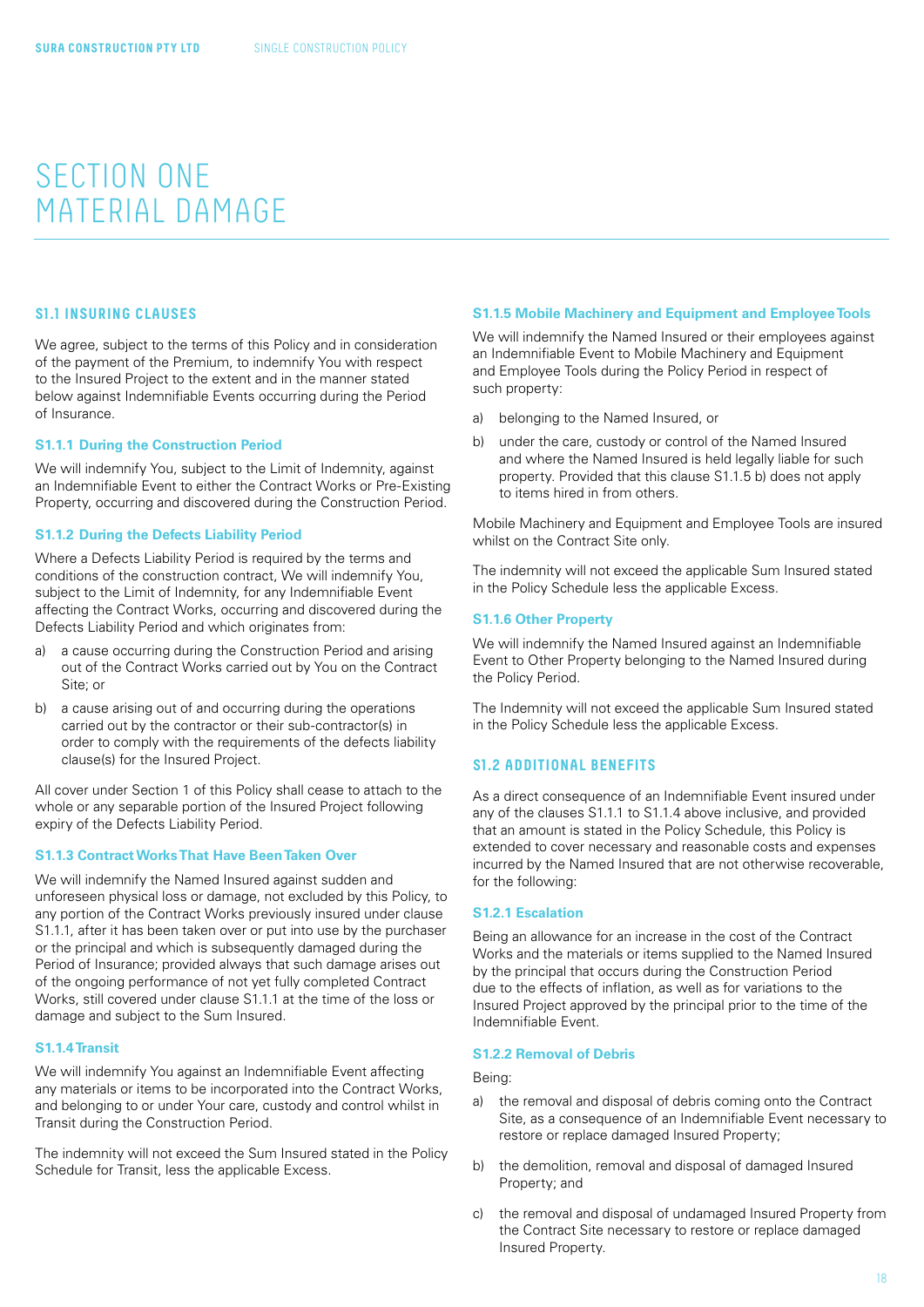#### <span id="page-18-0"></span>**S1.2.3 Professional Fees**

Being the fees of architects, surveyors, consulting engineers and other professional consultants to restore or replace Insured Property. Professional Fees will not include any fees for the preparation of a claim or estimate of fees.

Professional Fees will not exceed rates authorised under the scales (if any) of the various institutions regulating such charges at the time of the loss or damage.

#### **S1.2.4 Expediting Expenses**

Being express delivery within Australia, overtime rates of wages, the hire of additional labour, equipment and the costs of purchasing resources to urgently restore or replace Insured Property. Expediting Expenses will not include reimbursement of costs to compensate for delay in completion of the works or any other consequential loss or the cost associated with specifically chartered Aircraft.

#### **S1.2.5 Mitigation Expenses**

Being the cost and expenses of containing, reducing, suppressing or preventing any further physical loss or damage to Insured Property, provided such further physical loss or damage would not be excluded from cover under this Policy.

#### **S1.2.6 Miscellaneous Expenses**

Being:

- a) the cost incurred to comply with the requirements of any act of parliament or regulation made there under or by any by-law or regulation of any municipal or other statutory authority with which the Named Insured has been required to comply;
- b) the cost incurred for the attendance of the police force, fire brigade or any other emergency service or authority; and
- c) the cost that arises from the application of the maritime conditions of general average and salvage charges following Transit.
- d) re-writing or re-drawing or re-creating plans and drawings or other contract documents or data including computer data as a result of damage.

Miscellaneous Expenses does not include those costs to comply with the requirements of any act of parliament or regulation known to the Named Insured prior to the loss or damage occurring.

#### **S1.2.7 Claim Preparation Costs**

Being for preparing, collating, auditing or qualifying information required by Us for the purposes of determining indemnity under this Policy provided that such costs and expenses do not include legal advice or legal fees of any type whatsoever.

#### **S1.3 LIMIT OF INDEMNITY**

Our total liability for each Insured Project under this Section of the Policy, in respect of any Indemnifiable Event will not exceed the cost of indemnification in respect of loss or damage incurred, plus the total of the applicable Sums Insured stated for the Additional Benefits in the Policy Schedule, less the applicable Excess. In no case will Our maximum liability, for any one Indemnifiable Event, exceed the Total Limit of Liability stated in the Policy Schedule, less the highest applicable Excess.

#### **S1.4 BASIS OF LOSS SETTLEMENT**

Following an Indemnifiable Event, the basis of any settlement under this Section of the Policy will be:

#### **S1.4.1 Contract Works, Principal Supplied Material, Other Property and Pre-Existing Property**

#### S1.4.1.1 Repair or total loss

- a) in the case of damage which can be repaired, the cost of repairs necessary to restore the property to a condition as good as but not better or more efficient or extensive than its condition immediately before the time when the Indemnifiable Event occurred,
- b) in the case of a total loss, the actual value of the property immediately before the time when the Indemnifiable Event occurred. However, only to the extent to which the costs claimed were borne by You and, where relevant, subject to the application of Average (see "AVERAGE/ UNDERINSURANCE" in page 7).

#### **S1.4.2 Employee Tools, Mobile Machinery and Equipment**

#### S1.4.2.1 Repair or total loss

- a) in the case of damage which can be repaired, the cost of repairs necessary to restore the property to a condition as good as but not better or more efficient or extensive than its condition immediately before the time when the Indemnifiable Event occurred but not exceeding the lesser of the Sum Insured or current Market Value of the insured item,
- b) in the case where We accept that there has been a total loss, the Sum Insured or current Market Value of the insured item, at the time of the Indemnifiable Event, whichever is the lesser, but only to the extent to which the costs claimed were borne by You and, where relevant, subject to the application of Average (see "AVERAGE/ UNDERINSURANCE" on page 7). However, if the insured item at the time of the Indemnifiable Event was under 2 years of age from the date of original commissioning when new, We will pay You the new replacement cost of that item subject to the Sum Insured.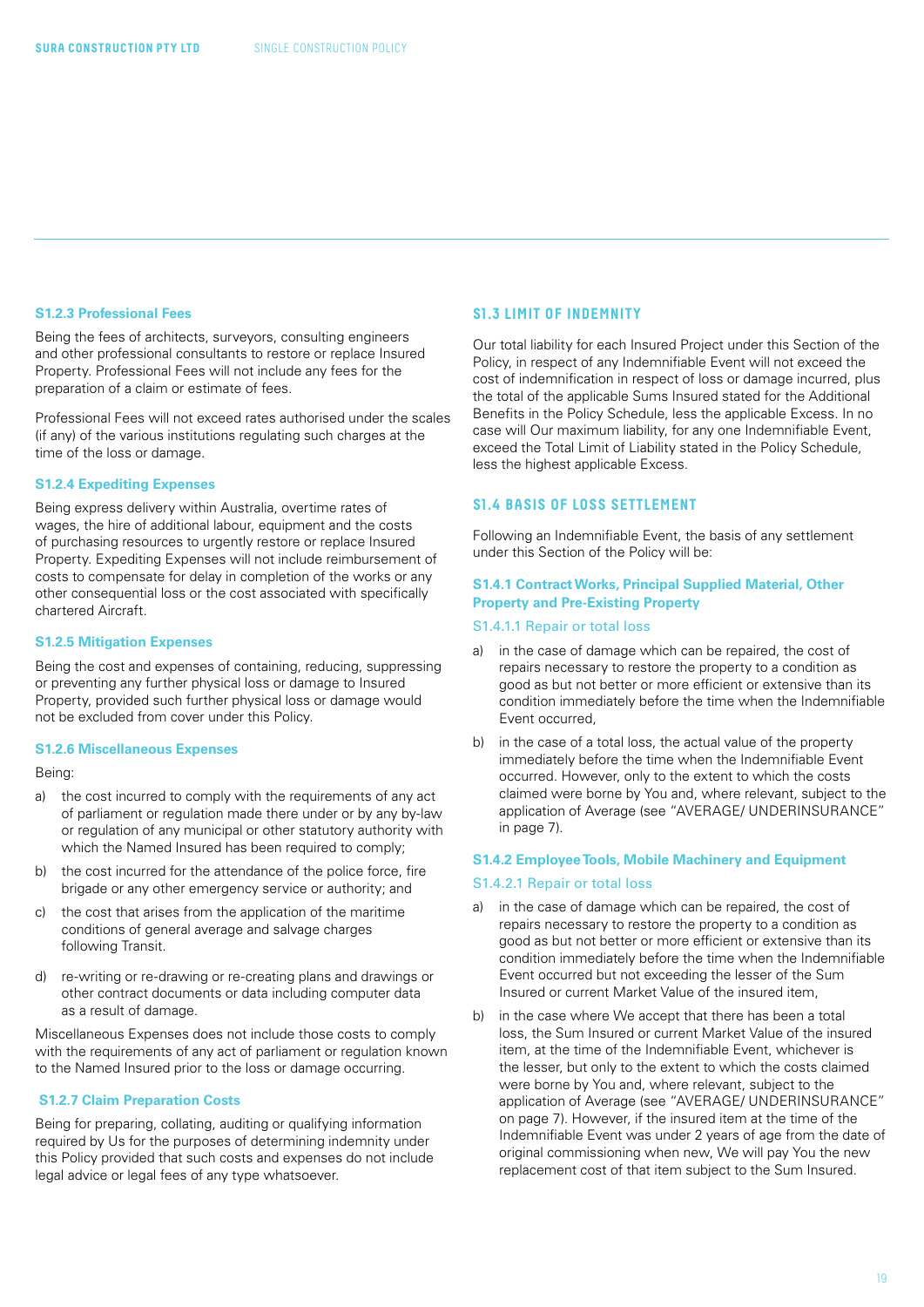<span id="page-19-0"></span>Market Value means the cost to buy an item equivalent to the insured item being of the same age, condition, model and make, as assessed by Us, including any tools supplied with the insured item and any accessories fitted to the insured item and any signwriting applied to the insured item.

#### **S1.4.3 Requirement to Repair**

Damage that can be repaired must be repaired, but if the cost of repairing any damage equals or exceeds the actual value of the property immediately before the Indemnifiable Event occurred, settlement will be in accordance with clause S1.4.1.1b).

#### **S1.4.4 Overhead Charges**

We will pay for an appropriate level of overhead charges and profit in connection with the reinstatement of the loss or damage, in accordance with the Insured Project.

#### **S1.4.5 Recovery or Retrieval Costs**

Following an Indemnifiable Event We will pay any cost incurred by You in the recovery or retrieval of lost or damaged Insured Property as long as the total cost of such recovery or retrieval (or attempted recovery or retrieval), including the cost of repair or replacement of the lost or damaged property, does not exceed the actual value of the Insured Property immediately before the Indemnifiable Event occurred.

#### **S1.4.6 Costs of Repeating Tests**

Following an Indemnifiable Event We will pay all costs necessarily incurred in order to repeat or carry out subsequent physical tests or trials on the Insured Property, but only where such tests are needed as a direct consequence of the Indemnifiable Event.

#### **S1.4.7 Salvage**

Any salvage proceeds retained by You will be deducted from the indemnity otherwise paid. However, where Insured Property is lost or damaged as a consequence of an Indemnifiable Event, but the foundations of the Contract Works or the Pre-Existing Property are not and, due to the exercising of statutory powers or legislation or authority by a government department, local government or any statutory authority, the reinstatement of the Insured Property is required to be carried out upon another site, then the abandoned foundations will be considered as included in a total loss and settlement will be made on the basis provided for in clause  $S1.4.1.1h$ 

#### **S1.4.8 Accounts**

We will not be liable to make any payment under this Policy unless You have paid the Premium and produced to Our reasonable satisfaction accounts, invoices, receipts and other documentation stating that repairs have been carried out or replacement has taken place, as the case may be.

#### **S1.4.9 Provisional Repairs or Alterations**

We will not pay for:

- a) the cost of any provisional repair unless such repair:
	- i. constitutes part of the final repair and does not increase the total repair cost; or
	- ii. can be shown to have been necessary in order to prevent further physical loss of or damage to the Insured Property, which loss or damage is not otherwise excluded by this Policy, and as long as the cost thereof does not exceed the estimated amount otherwise payable by Us for such further physical loss or damage; or
- b) the cost of any alterations, additions or improvements.

#### **S1.4.10 Application of Excess**

We will subtract the amount of the Excess from the amount otherwise payable for each Indemnifiable Event. If more than one Excess is applicable in respect of one and the same Indemnifiable Event, the highest Excess only will be subtracted.

#### **S1.4.11 Customs Excise and Others Duties**

We will pay for any customs excise and other duties that the Named Insured becomes liable for in relation to replacement of Insured Property due to damage insured by this Policy.

#### **S1.4.12 Minor repairs**

Upon notification of any loss or damage being given to Us, You may carry out repairs or make good any minor damage, reasonably estimated at less than \$10,000, but in all other cases You must give Us, Our employees or agents an opportunity to inspect the loss or damage before any repairs or alterations are effected. If no inspection is carried out by or on behalf of Us within a period of time which is reasonable having regard to the location of the risk, weather conditions and any other relevant factors, You may proceed with such repairs or replacement.

Provided that this clause does not apply to any loss or damage claimable under Section 2 of this Policy.

#### **S1.5 EXCLUSIONS**

Under this Section of the Policy, We will not indemnify You against:

#### **S1.5.1 Aircraft, Hovercraft or Watercraft**

loss of or damage to Aircraft, Hovercraft or Watercraft.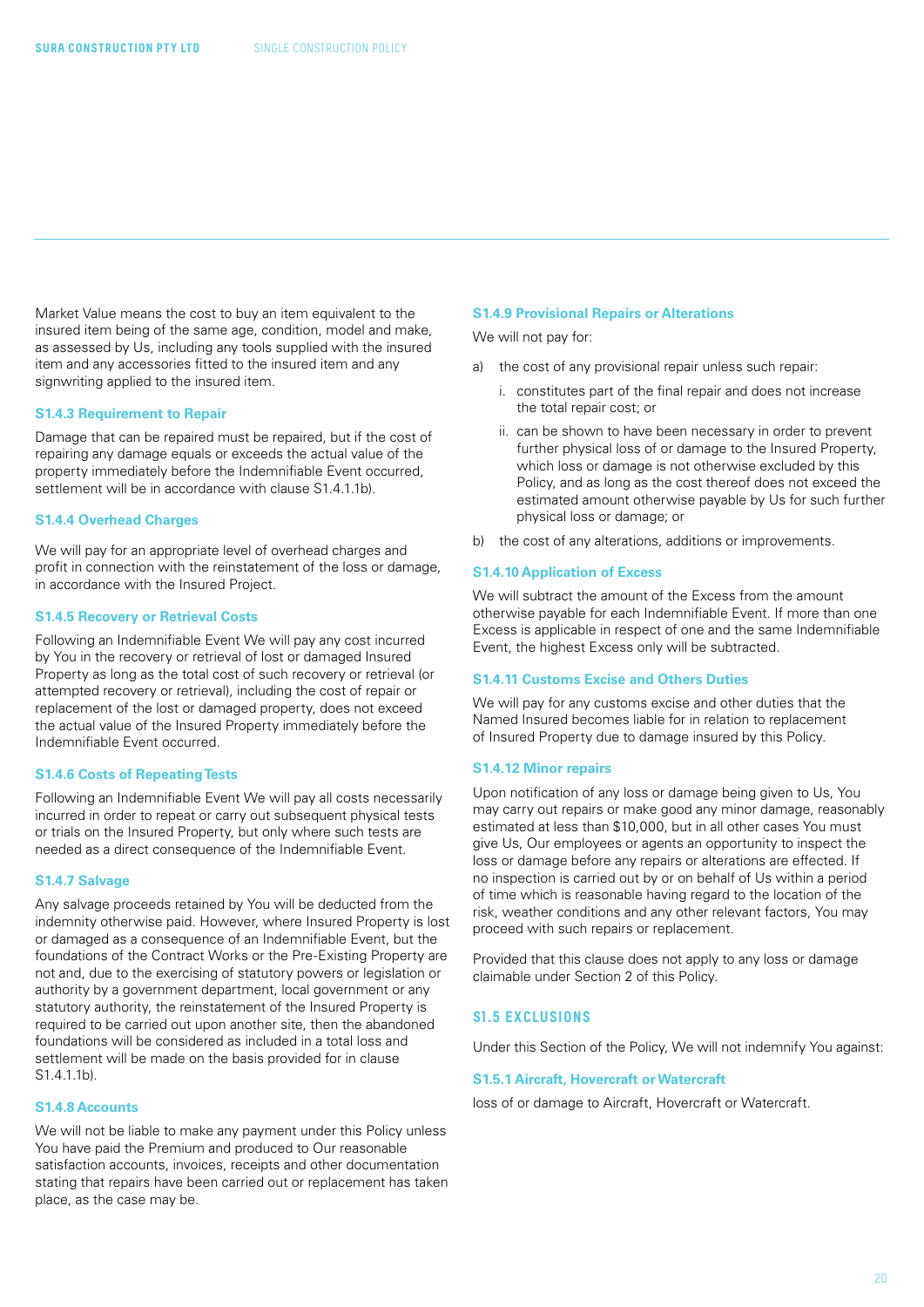#### **S1.5.2 Breakdown of Second-hand Items or Pre-Existing Property**

the cost of repairing, replacing or rectifying loss or damage caused by Breakdown of any second-hand item(s). For the purposes of this Exclusion S1.5.2. Breakdown shall mean mechanical, hydraulic, electrical or electronic failure from any cause whatsoever.

However, this Exclusion S1.5.2 is limited to the item itself and will not extend to include other parts of the Insured Project damaged due to, and as a consequence of, such failure.

#### **S1.5.3 Building Warranty**

the cost of repairing any loss or damage to either Contract Works or Pre-Existing Property where the cost of such loss or damage is covered under a Federal, State or Territory law governing building warranty.

#### **S1.5.4 Consequential Loss**

consequential loss of any kind including but not limited to loss of use, penalties, fines, liquidated damages or aggravated, punitive or exemplary damages.

#### **S1.5.5 Data**

loss of or damage:

#### a) to Data; and

b) caused directly or indirectly by a Data Problem. However, if loss or damage caused by a Data Problem results in the Occurrence of further loss of or damage to Insured Property that is directly caused by fire, lightning, explosion, smoke, leakage from fire protective equipment, impact by Aircraft, spacecraft or land Vehicle, windstorm or hail, earthquake, tsunami, flood, freeze or weight of snow, this Exclusion S1.5.5 b) will not apply to such resulting loss or damage.

#### **S1.5.6 Faulty material, workmanship or design**

#### S1.5.6.1 Contract Works

With respect to Contract Works only loss of or damage to and the cost necessary to replace repair or rectify:

- a) any component part or individual item of the Contract Works which is defective in design plan specification materials or workmanship;
- b) other parts of the Contract Works lost or damaged to enable the replacement, repair, or rectification of Contract Works excluded by (a) above.

Exclusion (a) above shall not apply to any other part of the Contract Works which is free of the defective condition but is damaged in consequence thereof.

#### S1.5.6.2 Other Insured Property

With respect to other Insured Property loss of or damage due to defective design plan specification materials or workmanship.

For the purpose of the Policy and not merely this Exclusion Insured Property shall not be regarded as lost or damaged solely by virtue of the existence of any defect in design plan specification material or workmanship in the Insured Property or any part thereof.

#### **S1.5.7 Gradual Deterioration**

the cost of rectifying corrosion, erosion, wasting, wearing away, abrasion, or other gradual deterioration including that caused by atmospheric conditions.

#### **S1.5.8 Inventory Loss**

loss of or damage discovered only at the time an inventory is taken, unless such loss of or damage can be attributed to burglary.

#### **S1.5.9 Money**

loss of or damage to cash, bank notes, treasury notes, cheques, money orders, stamps, deeds, bonds, bills of exchange, promissory notes and securities.

#### **S1.5.10 Mitigation Expenses**

any Mitigation Expenses except for those specific costs covered as per clause S1.2.5 and S1.4.9.

#### **S1.5.11 Normal Upkeep**

the cost of normal upkeep or routine making good.

#### **S1.5.12 Mobile Machinery and Equipment and Employee Tools**

loss of or damage to Mobile Machinery and Equipment and Employee Tools:

- a) for which the supplier or manufacturer or anyone else is responsible either by law or under contract;
- b) which is attached to or towed by Watercraft or Hovercraft, or is underground;
- c) being Vehicles licensed or registered for general road use, except when being used at the Contract Site as a tool of trade;
- d) directly caused by the imposition of abnormal conditions by testing, intentional overloading or experiments; or
- e) consisting of scratching or discolouration of painted, plated or polished surfaces,

and any cost in respect of repairing or replacing parts, gases, fluids or liquids requiring periodic or frequent replacement, topping up, repair or maintenance including (but not limited to gases, fluids, liquids, fuses, shear-pins, rupture plates or other expendable load limiting devices, bits, drills, knives, saw blades or other cutting devices, dies, moulds, patterns, pulverising and crushing surfaces, screens, sieves, filters, ropes, belts, chains, elevator and conveyor belts, batteries, flexible pipes, jointing and packing material, tyres or tracks, where such costs are as a result of the inherently replaceable nature of such parts.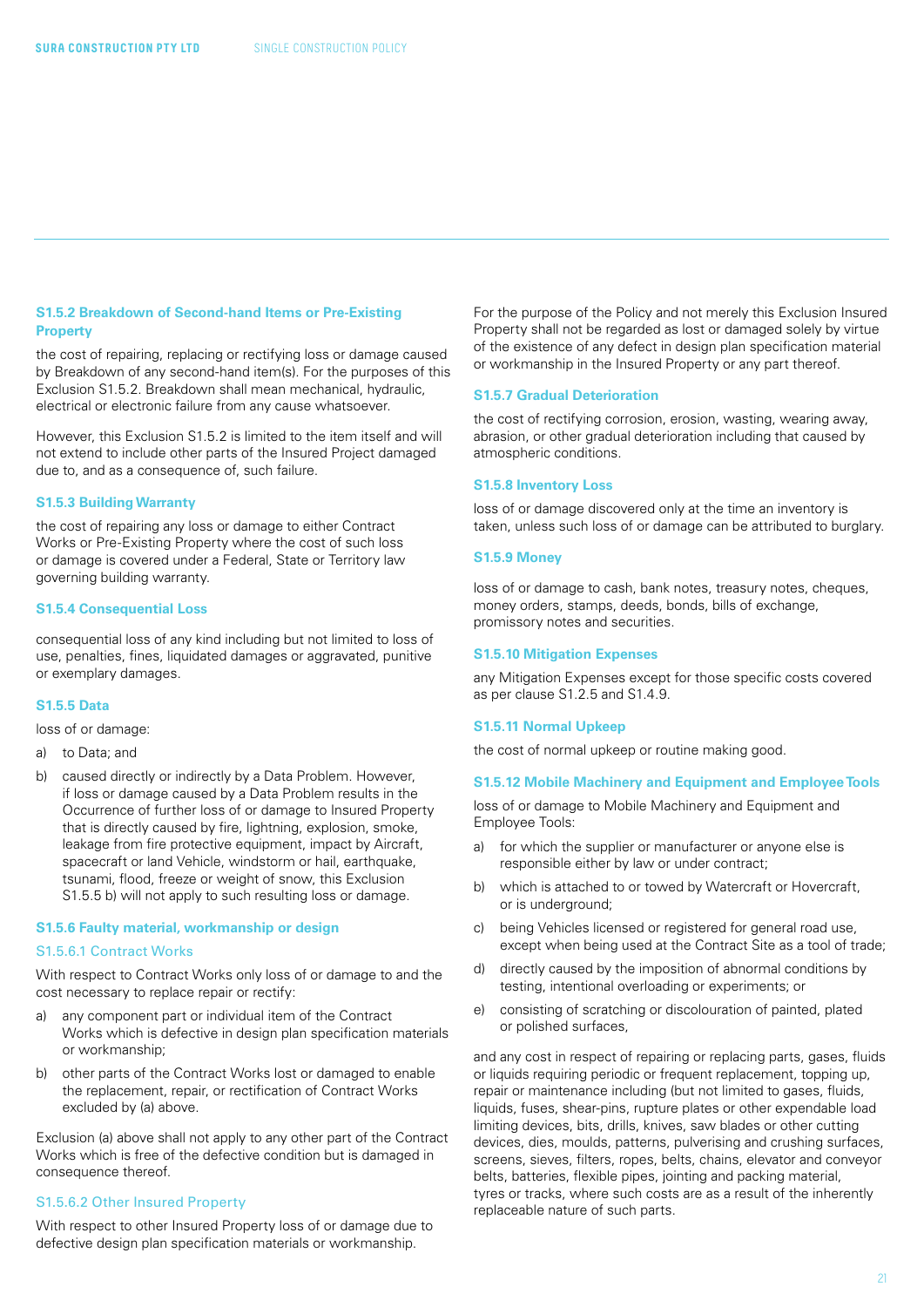#### <span id="page-21-0"></span>**S1.5.13 Mobile Machinery and Equipment and Employee Tools**

- a) costs in respect of repairing, replacing or rectifying electrical or electronic breakdown, mechanical breakdown, explosion, failure or derangement of any Mobile Machinery and Equipment and Employee Tools;
- b) loss of or damage to an item while being hired out to others

#### **S1.5.14 Records**

loss of or damage to:

- a) books of accounts, drawings, card index systems and other records, other than as described in b) below, other than for the cost of blank books, blank pages or other materials plus the cost of labour for actually transcribing or copying said records; or
- b) media, Data storage devices, and programme devices for electronic and electromechanical Data processing or for electronically controlled equipment, other than the cost of reproducing such media, Data storage devices, and programme devices from duplicates or from originals of the previous generation of the media.

No indemnity is provided for the cost of gathering or assembling information or Data for such reproduction.

#### **S1.5.15 Transit**

loss of or damage whilst Insured Property is in Transit, where such loss of or damage consists of scratching or discolouration of painted, plated or polished surfaces or breakage of glass, china, porcelain or similar brittle materials or is occasioned by lawful seizure or other operation of law or arising from any breach of contract, agreement or obligation.

#### **S1.5.16 Dewatering**

any costs associated with the installation and operation of any dewatering equipment or any other costs associated with removing water from on or around the Contract Site.

However We will indemnify the Named Insured against the cost of dewatering necessary to provide initial access to, and to allow repairs to be effected to previously completed sections of the Insured Project whether damaged or undamaged following an Indemnifiable Event but not exceeding the cost of dewatering which was being incurred immediately prior to the Indemnifiable Event.

#### **S1.5.17 Stabilising fluid**

any costs incurred to replace "Bentonite" or any other stabilising medium used for the purposes of preventing collapse of an excavation whilst being used for the purpose it was intended.

#### **S1.5.18 Haul roads**

loss of or damage to haul roads, borrow pits, or quarries.

#### **S1.6 CONDITIONS**

The following Conditions apply to this Section of the Policy.

#### **S1.6.1 Abandonment of property**

All coverage afforded by this Policy shall cease immediately with respect to the Insured Property or any part thereof from the time that it is Abandoned.

#### **S1.6.2 Loss payment**

Any payment under Section 1 of the Policy can be paid to any party to whom the Named Insured may direct.

#### **S1.6.3 Sums Insured and Declared Values**

#### S1.6.3.1 Contract Works

The Sum Insured will represent the total cost, labour and materials, of reinstating the Contract Works at the time of completion of the Contract Works, including the cost of installations and materials or items supplied by the principal to a condition substantially the same as but not better nor more extensive than its condition when new.

#### S1.6.3.2 Mobile Machinery and Equipment and Employee Tools

The Declared Value will represent the cost of reinstating the Mobile Machinery and Equipment and Employee Tools to a condition substantially the same as but not better nor more extensive than its current condition, including transport and erection costs and customs dues or other impost if levied.

If subsequent to loss or damage covered by this Policy it is found that the Declared Value for Mobile Machinery and Equipment and Employee Tools, is less than 90% of the actual sum required to reinstate, then We may apply Average (see "AVERAGE/ UNDERINSURANCE" in page 7).

#### S1.6.3.3 Pre-Existing Property

The Declared Value will represent the total cost of reinstating the Pre-Existing Property to a condition substantially the same as but not better or more extensive than its condition at the commencement of the Construction Period.

If subsequent to loss or damage covered by this Policy it is found that the Declared Value for Pre-Existing Property respectively, is less than 90% of the actual sum required to reinstate, then We may apply Average (see "AVERAGE/UNDERINSURANCE" in page 7). Provided that where We agree to cover Pre-Existing Property for an amount that represents a value less than its indemnifiable value then this Condition S1.6.3.3 shall not apply.

See also clause GC7 in respect of claims payment if there is an outstanding Premium.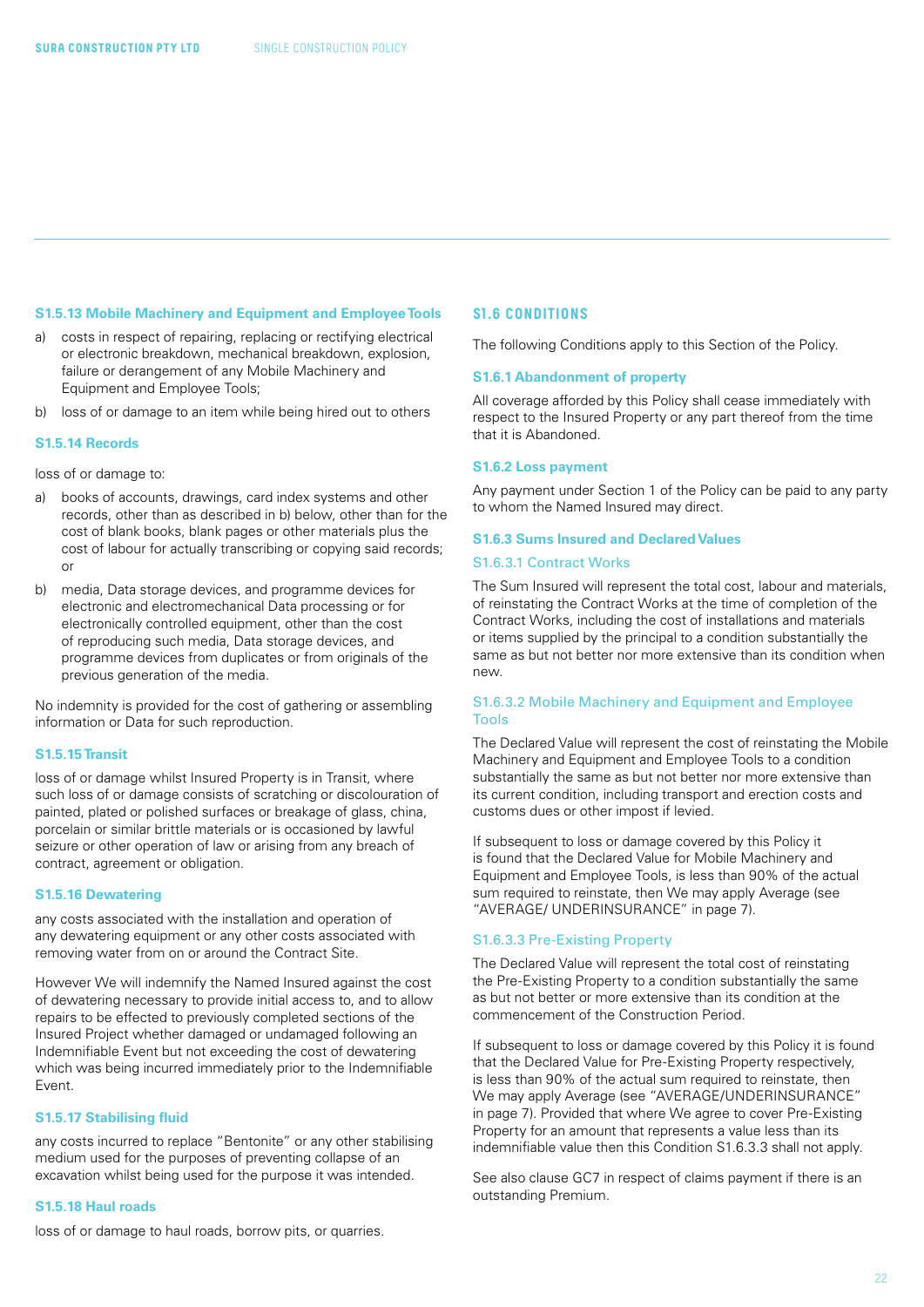### <span id="page-22-0"></span>SECTION TWO THIRD PARTY LIABILITY

This Section is operative only if a dollar amount is shown in Your Policy Schedule.

#### **S2.1 INSURING CLAUSES**

We agree, subject to the terms of this Policy and in consideration of the payment of the prescribed Premium, to indemnify You to the extent and in the manner stated below.

#### **S2.1.1 Public Liability**

Subject to the Limit of Liability, We will pay to or on behalf of You all sums which You become legally liable to pay by way of Compensation in respect of Personal Injury or Property Damage happening within the Geographic Limitations during the Period of Insurance caused by an Occurrence in connection with an Insured Project.

#### **S2.1.2 Cross Liability**

Insurance cover will apply to each person or entity comprising You, as if a separate policy has been issued to each of You provided that:

- a) Our aggregate liability in respect of all persons or entities comprising You for Compensation will not exceed the Limit of Liability stated in the Policy Schedule; and
- b) Our aggregate liability in respect of all persons or entities comprising You for Supplementary Payments is not increased.

We will not exercise any right of subrogation against an Additional Insured where such an Additional Insured is indemnified under this Policy.

#### **S2.1.4 Application of Excess**

We will subtract the amount of the Excess from the amount otherwise payable for each Occurrence. Unless otherwise stated, the Excess does not include charges, expenses and legal costs incurred by either Us or You with Our written consent in the defence or settlement of the claim.

#### **S2.2 ADDITIONAL BENEFITS**

In accordance with the indemnity provided by this Policy and in addition to the Limit of Liability, We will:

- a) pay all charges, expenses and legal costs incurred by either Us or by You, with Our written consent, in the settlement or defence of any claim for Compensation;
- b) pay expenses incurred by You for first aid to others at the time of an Occurrence;
- c) pay expenses incurred for the protection of damaged or undamaged property of any third party including temporary repairs at the time of an Occurrence covered by this Section; and

d) pay expenses incurred for the shoring up and or underpinning of damaged and undamaged property of any person(s), at the time of an Occurrence covered by this Section.

#### Provided that

- 1. If We pay the Limit of Liability in respect of any claim or series of claims We will not be obliged to defend any legal action against You. We will have no further liability under this Section with respect to the claim or series of claims (including legal costs) except for Supplementary Payments incurred by You with Our consent prior to the date of the payment.
- 2. If a payment exceeding the Limit of Liability has to be made to dispose of a claim or legal action against You, Our liability to pay any Supplementary Payments will be limited to that proportion of those Supplementary Payments that the Limit of Liability bears to the amount paid to dispose of the claim or legal action.
- 3. In the event of a claim with respect to any recognition or enforcement action brought or instituted within the Commonwealth of Australia relating to a judgment obtained against You within the United States or Canada arising from business visits (but not Manual Labour) by travelling directors and Employees of the Named Insured the Limit of Liability will apply inclusive of any Supplementary Payments.

#### **S2.3 LIMIT OF LIABILITY**

#### **S2.3.1 Public Liability**

We will pay up to the Limit of Liability in the aggregate for all claims for Personal Injury or Property Damage caused by or arising out of any one Occurrence.

#### **S2.3.2 Products Liability**

We will pay up to the Limit of Liability in the aggregate for all claims for Personal Injury or Property Damage with respect to Products Liability during the Policy Period.

#### **S2.4 EXCLUSIONS**

Under this Section of the Policy, We will not indemnify You against:

#### **S2.4.1 Aircraft Landing Areas**

Personal Injury or Property Damage arising directly or indirectly out of or caused by, through, or in connection with the use of any land, property or structure as an airport, Aircraft hangar or Aircraft landing area.

#### **S2.4.2 Aircraft, Hovercraft and Watercraft**

Personal Injury or Property Damage arising directly or indirectly out of or caused by, through, or in connection with any Watercraft exceeding eight (8) metres in length, Aircraft or Hovercraft.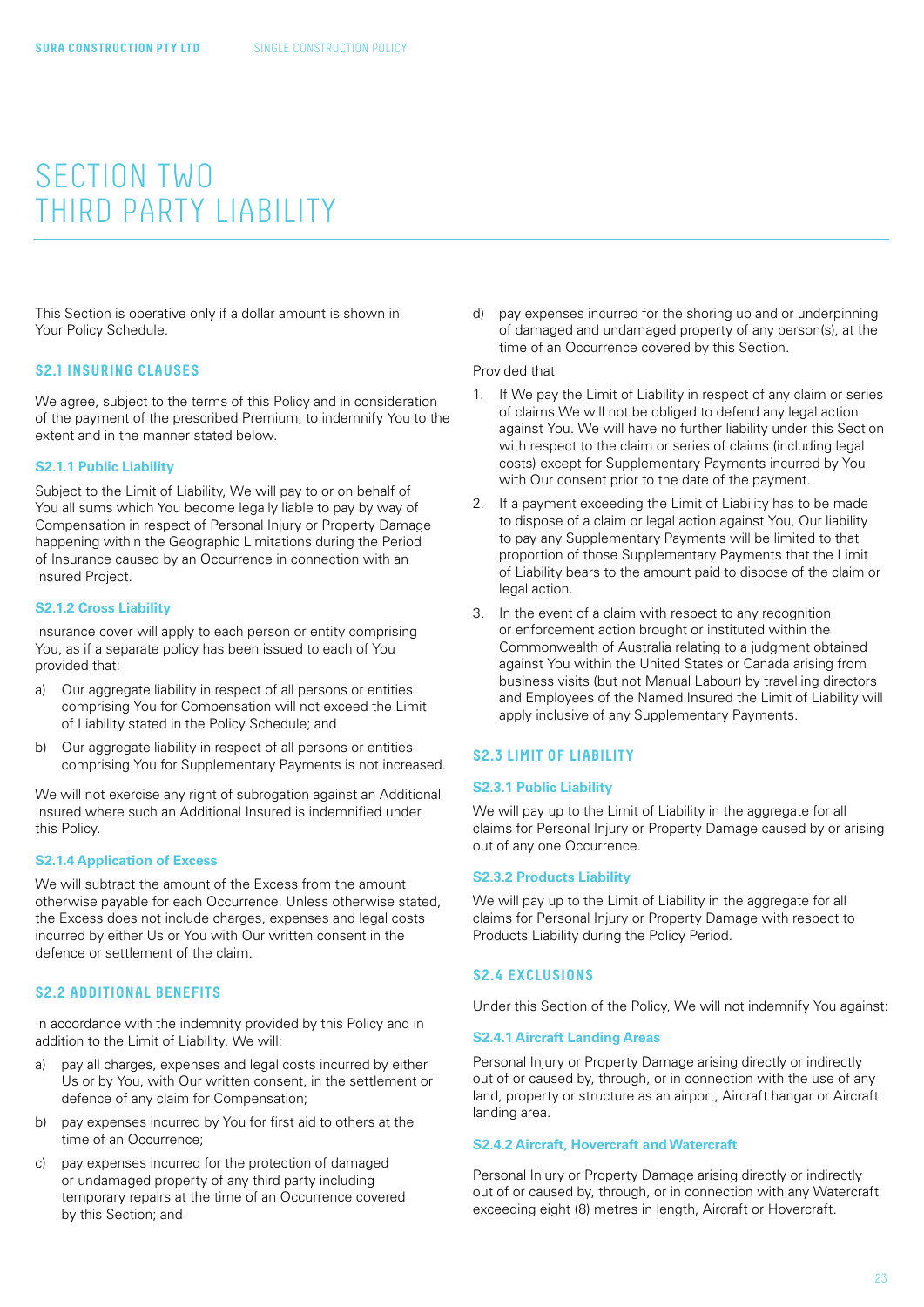#### **S2.4.3 Asbestos**

liability directly or indirectly caused by or alleged to be caused by or contributed to in whole or in part by or arising from:

- a) the existence of or exposure to asbestos and/or any asbestos containing materials;
- b) any obligation to defend any claim or suit against the Insured alleging liability resulting from a) above nor to Our liabilities for defence costs arising therefrom.

#### **S2.4.4 Contracts and Agreements**

any liability assumed under any contract or agreement provided that this Exclusion S2.4.4 does not apply to:

- a) liability which would have been implied or imposed by law in the absence of such contract or agreement;
- b) liability assumed under a construction contract in relation to an Insured Project;
- c) liability assumed under any written lease of, or agreement for the rental of real property, where such lease or agreement does not include an obligation to insure such property; or
- d) liability assumed under a written contract with a company or public authority for the supply to You of water, gas, electricity or communication services except where such contract is a contract by which You agree to perform work for or on behalf of that company of public authority.

#### Provided that:

- i. paragraphs c) and d) do not apply to liability assumed by You under the relevant lease, contract or agreement to indemnify a party in respect of an act or omission for which it is wholly responsible, unless such liability would otherwise have been implied or imposed by law, and
- ii. We will not provide indemnity against any liability caused by, arising out of, or in respect of, or in connection with Personal Injury to any of Your Employees.

#### **S2.4.5 Defective Design**

Personal Injury or Property Damage arising directly or indirectly out of or caused by, through, or in connection with any defective or deficient design or error in formula or in specification provided by You for a fee.

#### **S2.4.6 Employer's Liability**

- a) Personal Injury to any of Your Employees arising out of or in the course of their employment in Your Business,
- b) Personal Injury to any person who is pursuant to any Statute relating to workers' compensation deemed to be an Employee of You or in respect of which You are entitled to seek indemnity under any policy of insurance required to be taken out pursuant to any Statute relating to workers' compensation whether or not You are a party to such contract of insurance, or

c) any liability imposed by the provisions of any workers' compensation Statute or any industrial award or agreement or determination.

This Exclusion S2.4.6 will apply irrespective of whether workers' compensation cover has been taken out or not.

#### **S2.4.7 Employment Practice**

any liability in connection with any wrongful or unfair dismissal, denial of natural justice, defamation, misleading representation or advertising, harassment or discrimination relating to the employment or prospective employment by You or on Your behalf of any person.

#### **S2.4.8 Fines, Penalties and Punitive Damages**

fines, penalties, liquidated damages, punitive, exemplary or aggravated damages how ever imposed.

#### **S2.4.9 Insured Property under Section 1**

any liability for expenditure directly or indirectly incurred including any financial consequences thereof in doing or redoing or making good or replacing any property consisting of or forming part of Insured Property under Section 1 of this Policy.

#### **S2.4.10 Jurisdiction limits**

a) any action brought or instituted against You or any judgment obtained against You (whether or not such judgment is enforced by the courts of the Commonwealth of Australia) in any country other than the Commonwealth of Australia in which You are represented by a branch or by an Employee domiciled in that country or by a company, firm or individual holding Your power of attorney.

Provided that this Exclusion S2.4.10 a) does not apply to actions and judgments arising from business visits (but not Manual Labour) by travelling directors and Employees of the Named Insured to any country other than the United States or Canada; or

b) any actions brought or instituted against You or any judgment obtained against You (whether or not such judgment is enforced by the courts of the Commonwealth of Australia) within the United States or Canada.

Provided that this Exclusion S2.4.10 (b) does not apply to any recognition or enforcement action brought or instituted within the Commonwealth of Australia relating to a judgment obtained against You within the United States or Canada arising from business visits (but not Manual Labour) by travelling directors and Employees of the Named Insured.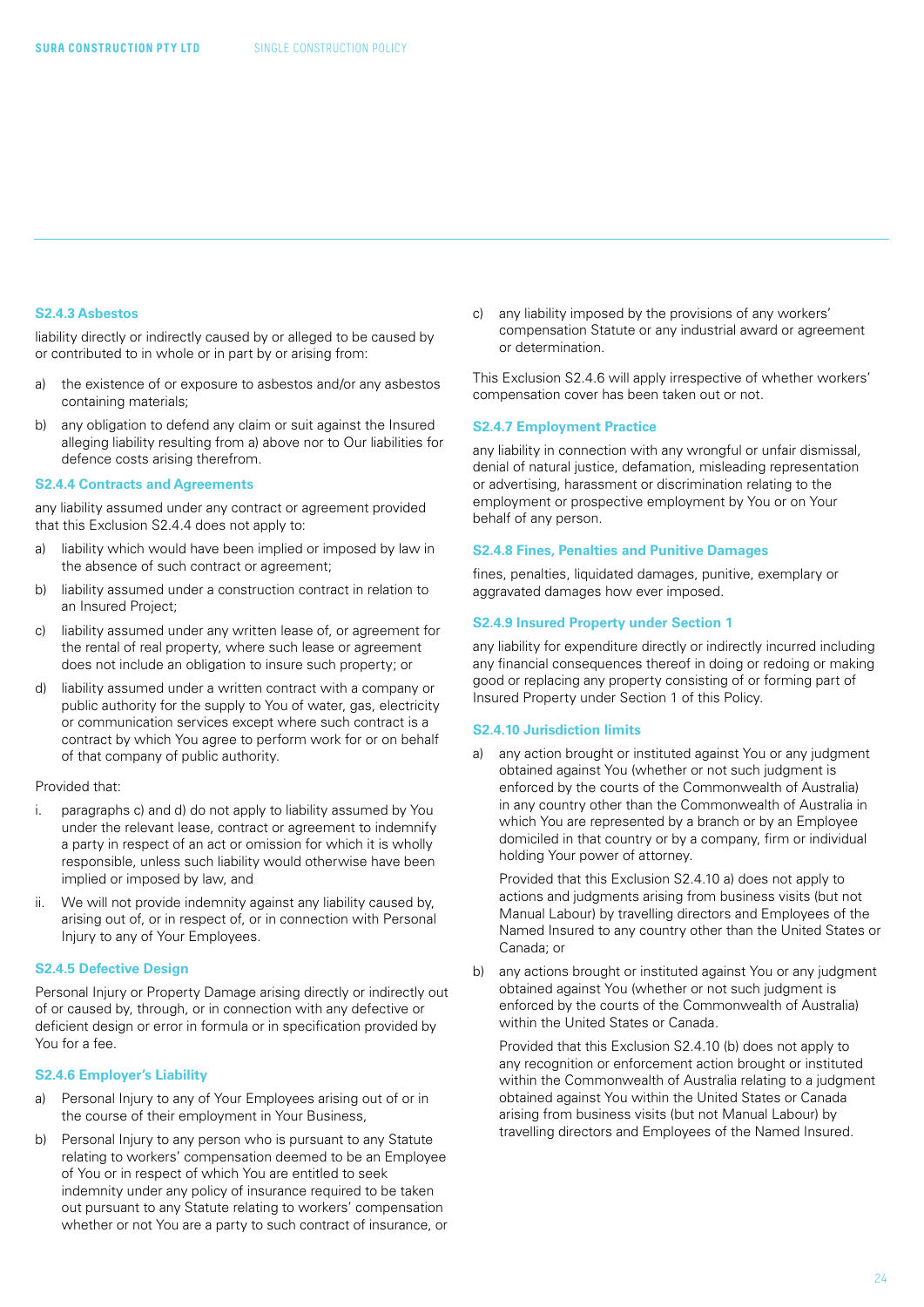#### **S2.4.11 Known Defects**

Personal Injury or Property Damage arising directly or indirectly out of or caused by, through, or in connection with any defect or deficiency in Your Products of which You or Your agents have knowledge or have reason to suspect at the time when the Products pass from Your actual physical custody or from the actual physical custody of any person under Your control.

#### **S2.4.12 Libel or slander**

the publication or utterance of a libel, slander or defamation:

- a) made prior to the commencement of the Policy Period;
- b) made by You or at Your direction with the knowledge that it is false; or
- c) related to advertising, publishing, printing, broadcasting or telecasting activities conducted by or on behalf of You.

#### **S2.4.13 Loss of use**

the loss of use of tangible property which has not been physically damaged or destroyed resulting from:

- a) delay in or lack of performance by You or on Your behalf of any contract or agreement; or
- b) the failure of the Products to meet the level of performance, quality, fitness or durability expressly or impliedly warranted or represented provided that this paragraph S2.4.13 b) does not apply to loss of use of other tangible property resulting from sudden and accidental physical damage to or destruction of the Products after these Products have been put to use by any person or organisation.

#### **S2.4.14 Mitigation Expenses**

any liability directly or indirectly arising out of or in conjunction with any attempt or effort to avoid, reduce or mitigate any potential or real injury or damage, except for those expenses covered under clause S2.2 b), S2.2 c), S2.2 d) of this Policy.

#### **S2.4.15 Pollution**

- a) Personal Injury or Property Damage arising directly or indirectly out of or caused by, through, or in connection with the discharge, dispersal, release or escape of Pollutants into or upon land, the atmosphere or water unless such discharge, dispersal, release or escape is sudden, identifiable, unexpected and unintended from Your standpoint and takes place in its entirety at a specific time and place (such place not being located in the United States or Canada);
- b) the cost of preventing, removing, nullifying or cleaning up any contamination or pollution as a consequence of the discharge, dispersal, release or escape of any Pollutants provided that this paragraph S2.4.15 b) does not apply to removal, nullifying or cleaning up costs which are consequent upon a sudden, identifiable, unexpected and unintended happening which takes place in its entirety at a specific time and place;

c) Personal Injury or Property Damage arising directly or indirectly out of or caused by, through or in connection with the actual, alleged or threatened discharge, dispersal, release, seepage, migration or escape of Pollutants caused by any of Your Products that has been discarded, dumped, abandoned or thrown away by others.

#### **S2.4.16 Preventing Right of Recovery**

any amount You are unable to recover because of a contract or agreement that You have entered into which excludes or limits Your rights to recover that amount. Provided that this clause S2.4.16 shall not apply to a construction contract.

#### **S2.4.17 Product Defect**

damage to Your Products if such damage is attributable to any defect in them or their harmful nature or unsuitability.

#### **S2.4.18 Product Recall**

the withdrawal, recall, inspection, repair, replacement or loss of use of Your Products or of any property of which Your Products form a part if such Products are withdrawn from the market or from use because of any known or suspected defect or deficiency in them.

#### **S2.4.19 Professional Duty**

a breach of any professional duty owed by You or anyone for whose breaches of such duty You may be legally liable provided that this Exclusion S2.4.20 does not apply to the rendering of or failure to render first aid.

#### **S2.4.20 Property in Care, Custody, Physical or Legal control**

Property Damage to or loss of:

- a) any land or property (including any contents therein) or part thereof, not owned by You, but which is in Your care, custody, physical or legal control and:
	- i. property where such damage arises as a direct consequence of Your failure to take reasonable protective measures; and
	- ii. any Vehicle except where such loss or damage occurs whilst any such Vehicle is in a car park owned or operated by the Named Insured, provided that the operation of such car park is not forming part of the Named Insured's Business and the Named Insured does not operate such car park for reward.
- b) Employees' property, construction plant, scaffolding, site huts, tools, or any other property leased or on loan to You, which is used, is to be used, or has been used to execute the Insured Project.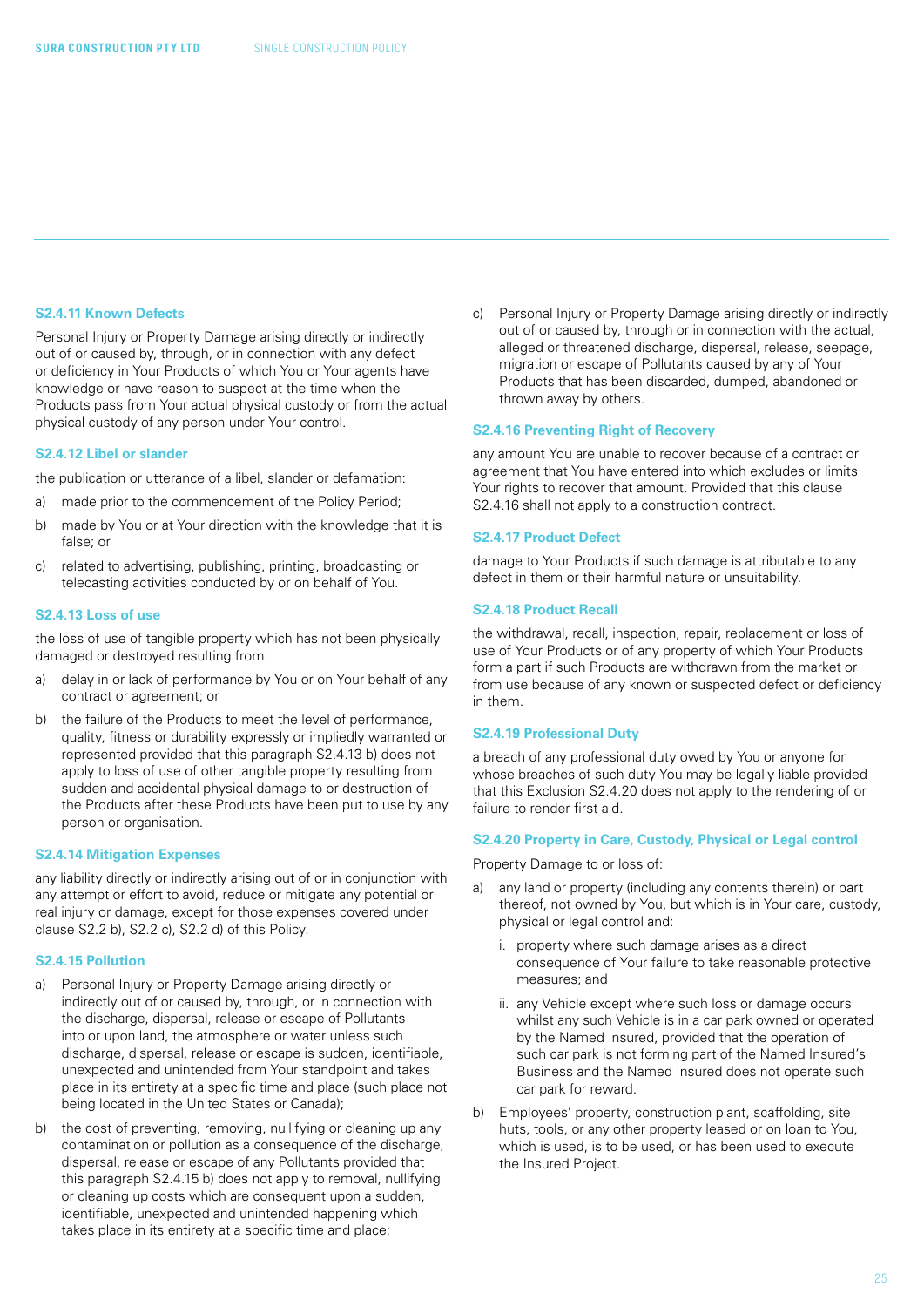#### **S2.4.21 Subsidence, Vibration or the Removal or Weakening of Support(s)**

Property Damage to third party property, land or building caused by subsidence, vibration or the removal or weakening of support(s) unless a dollar amount is shown against the relevant Sub-limit of Liability in the Policy Schedule.

#### **S2.4.22 Vehicles**

Personal Injury or Property Damage arising directly or indirectly out of or caused by, through, or in connection with Your ownership, use, legal possession, or legal control of any Vehicle or any attachment to such Vehicle:

- a) which is registered:
- b) in respect of which registration or insurance is required by virtue of any legislation relating to Vehicles; or
- c) in respect of which compulsory liability insurance or statutory indemnity is required by virtue of any legislation (whether or not insurance is effected).

Provided that this Exclusion S2.4.22 does not apply to claims in respect of:

- 1. Personal Injury arising out of an Occurrence which is partially (to the extent of that part) or totally outside the indemnity afforded under such compulsory liability insurance or other legislation relating to Vehicles and where the reason the Occurrence is outside the indemnity afforded by compulsory liability insurance or statutory indemnity does not involve a breach by You of legislation relating to Vehicles.
- 2. Property Damage arising out of and during loading and unloading of goods to or from any Vehicle.
- 3. Property Damage caused by the operation or use of any Vehicle which is designed primarily for lifting, lowering, loading or unloading whilst being operated or used by You or on Your behalf.
- 4. Property Damage caused by the use of any tool or plant forming part of or attached to or used in connection with any Vehicle other than when travelling to or from any Contract Site or transporting or carting goods.

#### **S2.4.23 Fungi**

liability directly or indirectly caused by and/or contributed to, in whole or in part, any of the following perils:

- a) Fungi resulting directly or indirectly from any cause;
- b) the cost to test for, monitor, or assess the existence, concentration, or effects of Fungi; or
- c) the costs to clean up, remove or remediate against Fungi;

this Exclusion shall apply regardless of any other cause or event that contributes concurrently or in any sequence to the damage.